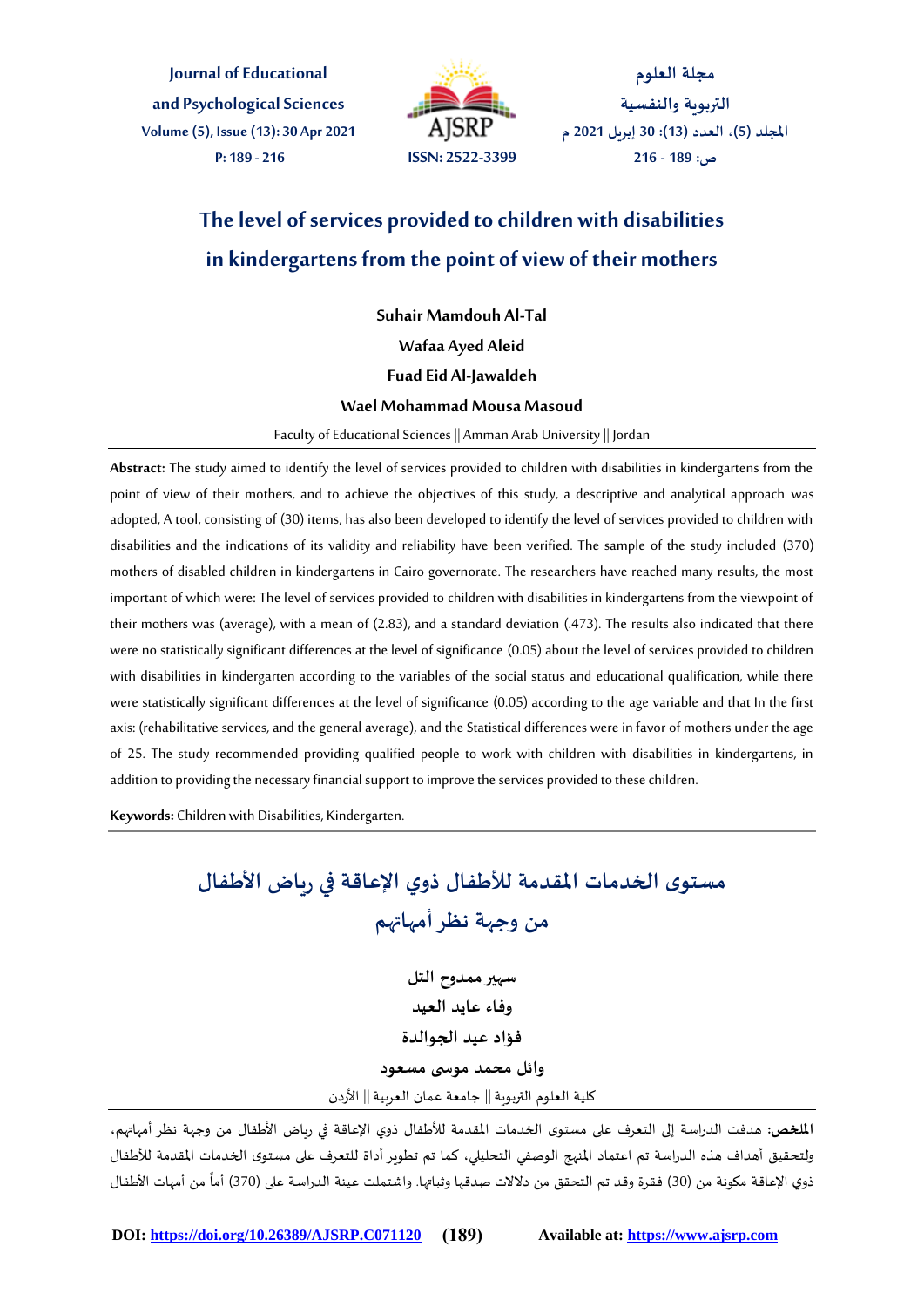املعاقين برياض األطفال املعاقين بمحافظة القاهرة، وقد توصل الباحثون إلى العديد من النتائج أهمها: أن مستوى الخدمات املقدمة للأطفال ذوي الإعاقة في رياض الأطفال من وجهة نظر أمهاتهم جاءت (متوسطة)، وبمتوسط حسابي قدرة (2.83)، وانحراف معياري (473.). كما أشارت النتائج إلى عدم وجود فروق دالة إحصائياً عند مستوى الدلالة (0.05) حول مستوى الخدمات المقدمة للأطفال ا<br>أ ذوي الإعاقة في رياض الأطفال وفقاً لمتغيرات الحالة الاجتماعية والمؤهل الدراسي، في حين كان هنالك فروق ذات دلالة إحصائية عند ŕ مستوي الدلالة (0.05) وفقاً لمتغير العمر وذلك في (المحور الأول: الخدمات التأهيلية، والمتوسط العام)، وجاءت الفروق الإحصائية ֧֧֦֧֧֦֧֧֧֦֧֧֧֦֧֦֧֧֦֧֝֝֟֓֕֓֜֜֓֓֜֓֜֓֜֓֜֓֜֓<br>׆ لصالح الامهات اللواتي أعمارهم أقل من 25 سنة. وقد أوصت الدراسة بتوفير الكوادر المؤهلة للعمل مع الأطفال ذوي الإعاقة في رباض الأطفال بالإضافة إلى توفير الدعم المالي اللازم لتحسين الخدمات المقدمة لهؤلاء الأطفال.

**الكلمات املفتاحية:** األطفال ذوي اإلعاقة، رياض األطفال.

#### **Introduction**

The importance of kindergarten stems from the importance of dealing with children in the early years, and many psychological and educational studies in the field of childhood confirm that everything that an individual achieves in terms of learning begins in childhood, and that the future characteristics of the individual are determined in the first six years of his life (salam, 2015), Kindergarten represents the stage that takes care of the child between three or four and may extend to six or seven in educational and social institutions that aim to achieve the integrated and balanced growth of children in all physical, mental, psychological and social aspects. And kindergartens are institutions that offer programs planned to meet the Kinetic, social, mental and psychological needs of children, and the term kindergarten,in most countries of the world, is used to every educational institution that seeks to achieve balanced integrated growth for all children (Hariri, 2013). There is no doubt that children with disabilities and their families have special needs and basic requirements. Therefore, their access to basic programs and services must be supported, including child care and the provision of health, educational, rehabilitation and entertainment services. Comprehensive development methods for children with disabilities, related to appropriate support and care, include early detection of disability, planning for assessment and early intervention, service provision, monitoring and evaluation, and provision of transitional support services from kindergarten to primary education (World Health Organization, 2012). Changes in the knowledge and abilities of kindergarten children can be observed from one week to the next due to the nature of the developmental stage they are going through.Therefore, determining the disability of a kindergarten child includes a comparison between the child and his natural peers and observing changes in growth and development over time, and the caregiver also observes growth rates to identify aspects that indicate a disability or developmental delay in the kindergarten child (National Association of School Psychologists, 2010). Among the most important services provided to children with disabilities in the kindergarten stage is the attempt to instill many behaviors and habits that qualify them to deal with their peers and ordinary children, and contribute to encouraging them to control emotions, focus and attention properly. (Marzouq, 2012) Egypt has sought to give attention to children with disabilities in the kindergarten stage, either by providing special services for them or by integrating them with ordinary children, as (The official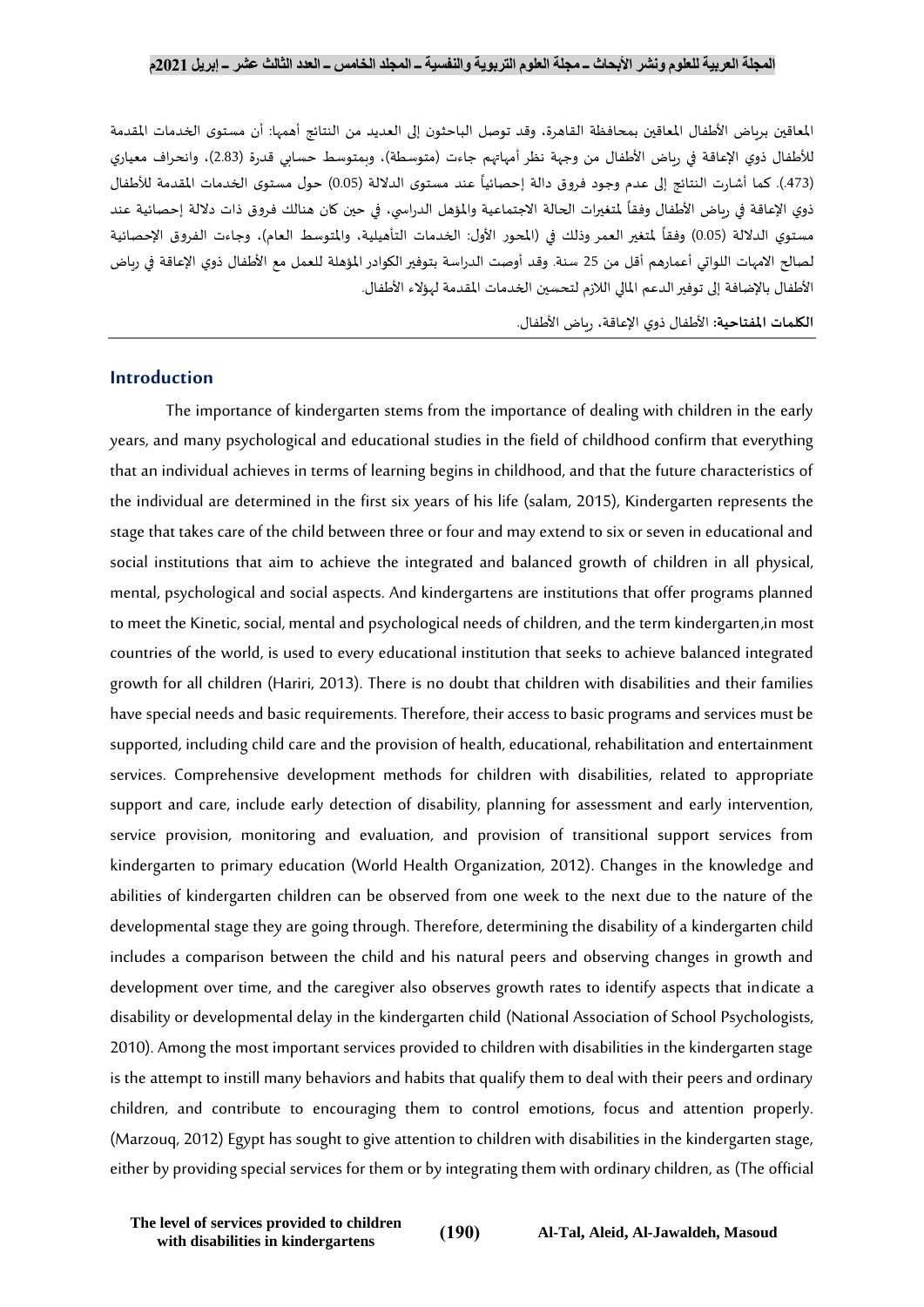website of the Ministry of Social Solidarity, 2020) indicates the establishment of kindergartens for children with disabilities and works on rehabilitation of them according to their abilities and providing social, medical and psychological services to provide them with many skills that enable them to invest the maximum of their abilities, and Several trends have emerged calling for the necessity of enrolling these children in kindergartens because of its importance at the level of early intervention and integration programs (Al-Naqeeb, 2012). The educational services provided to children with disabilities include all educational practices aimed at forming the personality of children and providing them with social knowledge and skills that qualify them for effective communication, and which protect them from educational and psychological problems that may arise later, to ensure effective inclusion in their communities (The official website of the Gulf Society for Disability, 2020); In Egypt, the educational services provided to disabled children include providing them with rehabilitative care in order to provide them with basic life skills that help them depend on themselves by engaging in economic activities to gain their livelihood (UNESCO Office in Cairo, 2010), And we must not forget the supportive services provided to them in kindergartens designed to enhance the participation of these children in various activities, daily routines and purposeful play in order to improve and facilitate access to the best opportunities for developing and improving performance. Children with disabilities need adjustments and changes in curricula and educational strategies that focus on the child, taking into account intensive feedback to be used in the continuous development and evaluation processes of all that is presented to these children in order to belong, grow, participate and learn in educational environments early (Lundqvist, 2015), In 1975, the General Law, which emphasized the necessity of educating all the disabled, was issued and this is known as the Inclusion Law, Which states that services are available for children with special needs from birth to school age. At present, early intervention services and programs have helped integrate children with disabilities into public schools. Educational practices and curricula are now designed to meet the individual, developmental and cultural needs of students (Al-Zureikat, 2012).

#### **Children with disabilities:**

Children with disabilities are children who deviate from the level of their physical, emotional or social characteristics from their peers of the same age (Al-Jawaldeh F. a.-Q., 2012), p. 38). Another author defined disability as "a state of mental, physical or emotional deviation that leads to the inability to meet the requirements that his normal role in life requires, as a result of injury or inability to perform physiological or psychological functions." (Suleiman, 2012, p. 197).This person is called disabled. (Taher , 2017, p. 7)". also defined disability as "the inability of the individual to acquire the full potential or accomplish tasks, or the normal functions, which leads to a decrease in his ability to perform his social role as a result of weakness or inappropriate training for this role.". It is normal for children with disabilities to have some characteristics that differ from those of normal children. The process of identifying these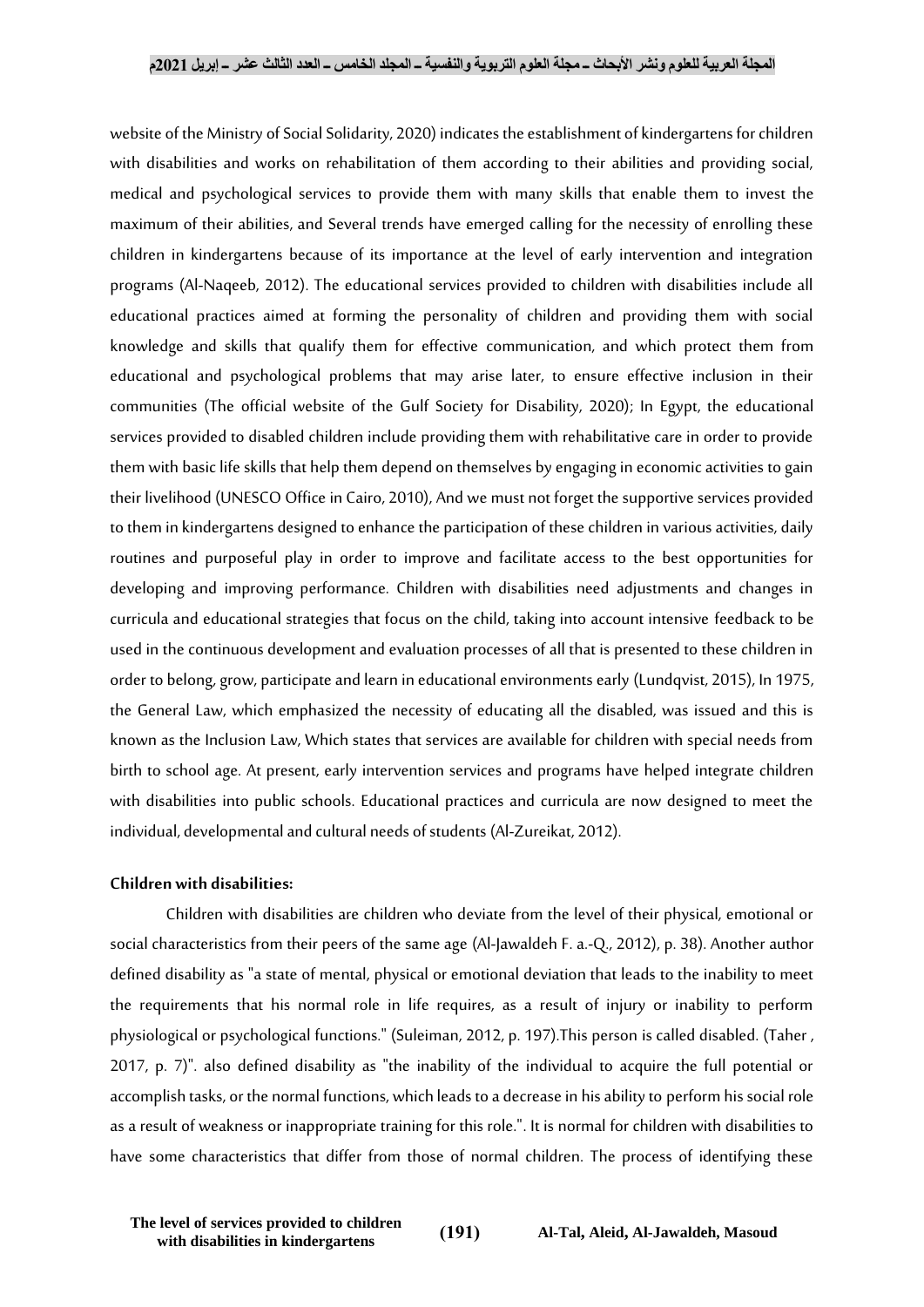characteristics is important because it helps in developing and designing curricula and programs necessary to prepare them for life early, noting that these characteristics may not apply to all children to the same degree, and here are Some of them:

- **Physical and kinetic characteristics**: Children with disabilities suffer from many problems that may put great obstacles in front of them to discover the environment and interact with it, and if the disabled is not provided with alternative communication strategies, the disability may lead to many problems in physical development in addition to imposing significant restrictions on Kinetic development. The Kinetic development of these children is delayed compared to normal children, and they do not enjoy physical fitness like other peers.
- **Social and emotional characteristics**: The social and psychological adjustment of children with disabilities is greatly affected, as the process of regular peer communication with a disabled child is often limited, and their communication is concentrated within the family. Therefore, disabled children face difficulties in forming friendships and effective relationships with others, Also, their opportunity to interact with their peers is limited due to what communication problems impose on them, which in turn leads to difficulties in social and psychological adjustment and often leads to problems in self-concept and self-esteem. (Al-Jazazi, 2011, p. 273),
- **Cognitive characteristics**: In general, there is a decline in the level of cognitive performance, especially for children with mental disabilities, and this appears through their performance on IQ scales, especially verbal ones, The cognitive performance problems of children with disabilities range from simple to moderate and severe depending on the type and degree of disability, and this is all reflected in the cognitive characteristics of the disabled child (Arabiyat, 2011, p. 181). As explained by (Alkhafaf, 2011, pp. 42-43) Some other characteristics of children with disabilities are:
- **Physical characteristics**: Children with disabilities are less weight and smaller than normal children, and they are more susceptible to disease, They are less in their Kinetic, sensory and verbal level, and the general health status of the disabled is characterized by general weakness and may make them more vulnerable to fatigue.
- **Social and emotional characteristics**: Children with disabilities face many social and emotional problems that relate to poor social resilience, and many problems may arise within this framework, such as withdrawal, aggression, disturbance of self-concept, excessive movement, and the inability to establish effective and continuous social relationships with others.

#### **Kindergarten:**

Many definitions of kindergarten appeared, and among these definitions was mentioned by (Bawazir & Qurban, 2011, p. 107) that it is "every educational and social institution concerned with caring for a child from the age of three or four until the age of six or when he joins a primary school, It aims to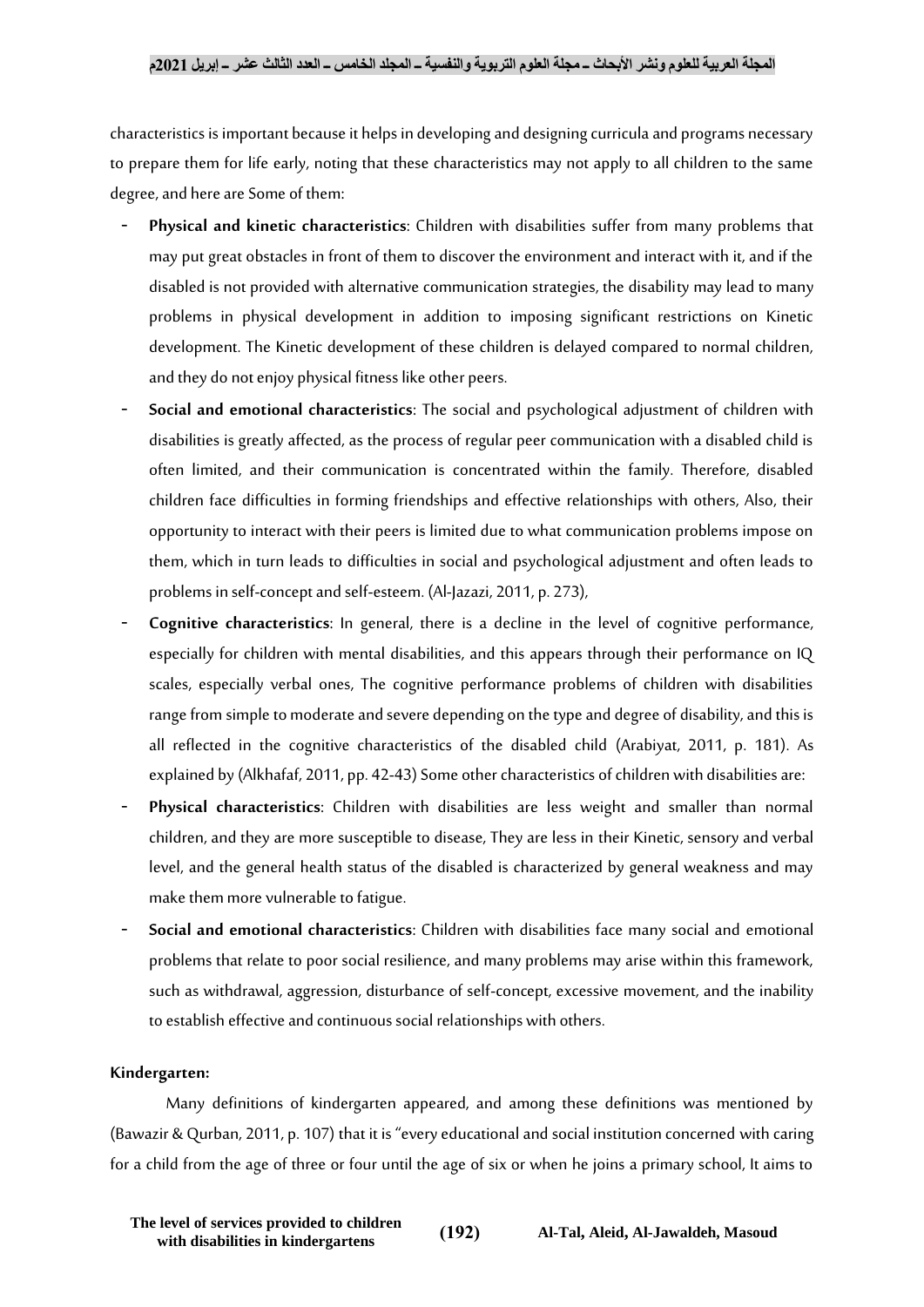achieve integrated and balanced growth for him in all its physical, mental, psychological, and social aspects, in addition to enhancing his various capabilities and talents through play and free activity". Both (Ghobari & Abu Shaira, 2015, p. 63) defined kindergartens as "educational and developmental institutions that have an important role in the upbringing of the child and giving him the art of life. As their role is an extension of the role of the family, the kindergarten provides the child with care in all its forms, fulfills the demands of his growth and satisfies his needs. ". The kindergarten is an active partner with the family in raising the child at this important age stage, as it provides children in general with the initial knowledge they need to join the community and prepare for the next school stages, and therefore more efforts have to be made with children with disabilities due to the deficiency in their abilities, this may make them unable to keep up with other children in learning and benefiting; The services provided by the kindergarten to the disabled child vary, perhaps the most prominent of which is the attempt to rehabilitate the child to deal with the external community (Al-Sulaimi Y. b., 2010).

**Services provided to kindergarten children with disabilities**: the kindergarten stage is important because it provides the child with the initial knowledge he needs to join the community and prepare for the next stages of study. This stage has to make more efforts with the disabled child, as (Al-Sulaimi Y. b., 2010, p. 2) indicates that the kindergarten stage plays an important role in the child's upbringing, and most of the educational systems around the world are interested in it as it is considered an active partner with the family in raising a child at that important age; The services provided by the kindergarten to the disabled child vary, perhaps the most prominent of which is the attempt to rehabilitate the child to deal with the external community, as (Marzouq S. A., 2012) points out that one of the most prominent services provided to children with special needs in the kindergarten stage is to provide the child with many behaviors and habits that qualify him to deal with his peers and ordinary children, and contribute to encouraging him to properly control emotions, focus and attention. Egypt was not far from this field, as Egypt sought to pay attention to the disabled kindergarten child, either by providing them with specialized services in their own kindergartens or by integrating them with normal children, where (The official website of the Ministry of Social Solidarity, 2020) states that Egypt has established kindergartens for disabled children, which work to rehabilitate children according to different categories, provide social, medical and psychological care services, and provide children with many skills that enable them to invest their remaining capacities for other educational stages. While (Al-Naqeeb, 2012) indicated that many trends have emerged calling for the integration of children with special needs in kindergartens because of their natural rights, and some non-governmental organizations have appeared in Egypt that are interested in early intervention programs for children with special needs and their integration with ordinary children. And providing awareness services for families and training the educational staff in cooperation with some institutions such as the Egyptian Council for Motherhood and Childhood and some Egyptian universities.The education philosophy of children with disabilities in kindergarten is based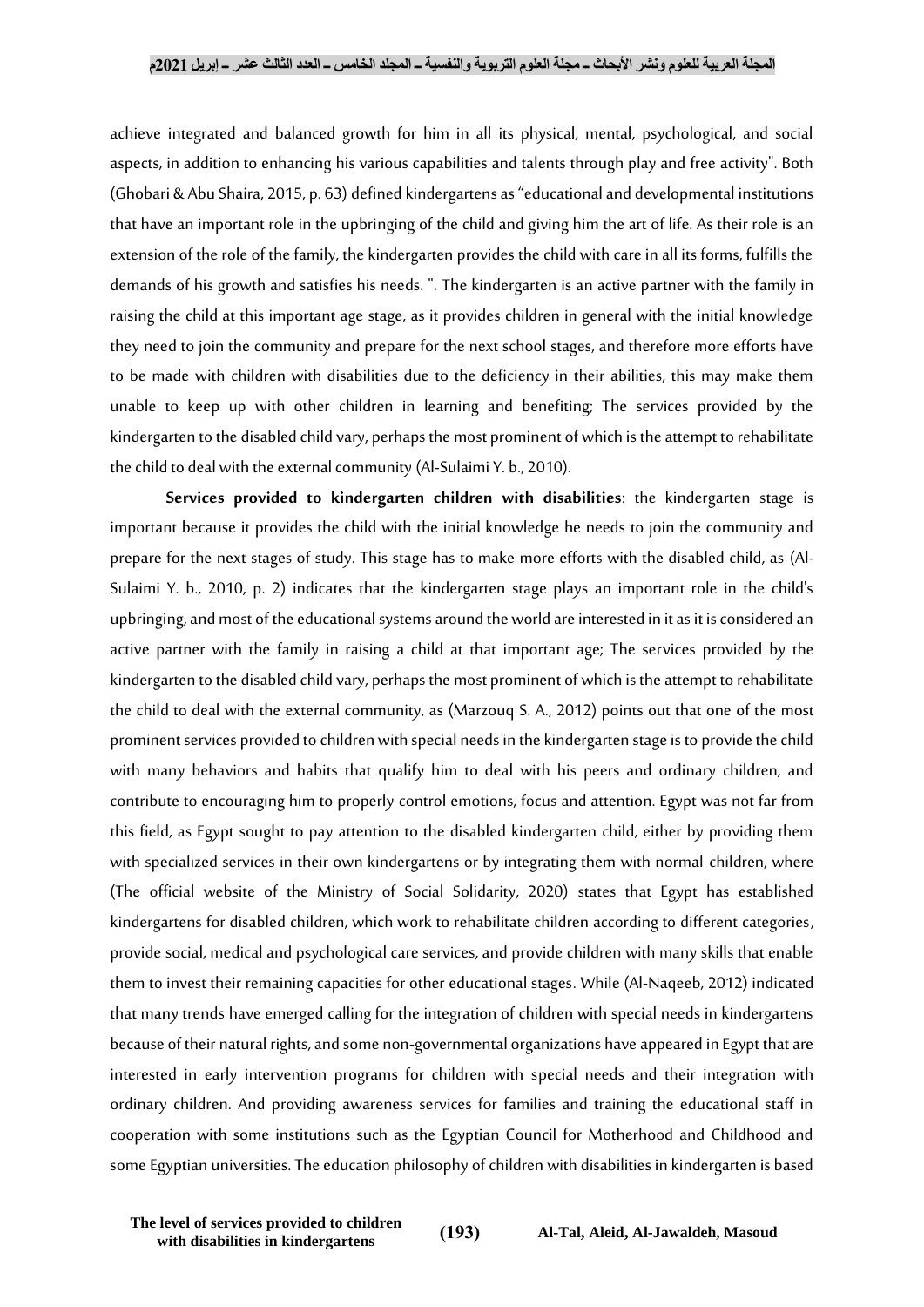on helping the child succeed in education, and it has a lasting significance and impact on human development forever.There is a long history and increasing interest in integrating them with their ordinary peers so that they receive education, care, and protection that is an inherent right, as well as It contributes to developing positive social relationships with their families, peers, teachers, and community. Both (Shaban & Al-Munir , 2012, pp. 32-33) identified some of the importance that the kindergarten stage includes for children with disabilities, as follows:

- Provide the opportunity for social interaction for people with disabilities with their ordinary peers.
- Increase the social acceptance of children with disabilities by their ordinary peers.
- Enabling children with disabilities to emulate and imitate the behavior of their ordinary peers.
- Increasing communication opportunities between children with disabilities and ordinary children.
- Helping children with disabilities interact with their ordinary peers at an early age.

As all of this contributes to improving the attitudes of ordinary children towards their peers with special needs, and enabling ordinary children to identify the strengths and weaknesses of their peers with disabilities, which leads to the reduction or elimination of any misconceptions or negative trends that they may have. The following is a review of the most important services that children with disabilities need in the kindergarten stage:

- **Rehabilitation services**: These services, like any other, require emotional support for the child by parents, which requires parents to search for appropriate support through health care providers and social workers, and entertain the child by participating in play and fun with family members and friends. And the importance of this type of services in the kindergarten stage, specifically, developing the capabilities of the disabled child to move properly and training him to use the necessary aids according to his disability, in addition to training the child on appropriate life skills and communicating with others, and so on trying to qualify this child to deal with the environment easily (Al-Jawaldeh F. , 2016). Parents contribute to collecting sufficient information about the special needs of children with disabilities and how to meet them through reading books on rehabilitation of the handicapped, and facilitating early detection and diagnosis of disability and developmental delay,in order to provide special programs early to avoid complicating the situation. Parents also collaborate with healthcare professionals, including individual child care, development, implementation and evaluation program, the participation of children with disabilities in treatment programs based on Learning by touch, seeing, listening and communicating, and assessing the child's progress through continuous recording of notes and obtaining answers to questions from specialists in the treatment and rehabilitation of a disabled child, as well as the necessity to interact with peers, cultural and social partnerships, school learning, and participation in sports activities and competitions (Damayanti, Pankaj, 2016, p. 412-414)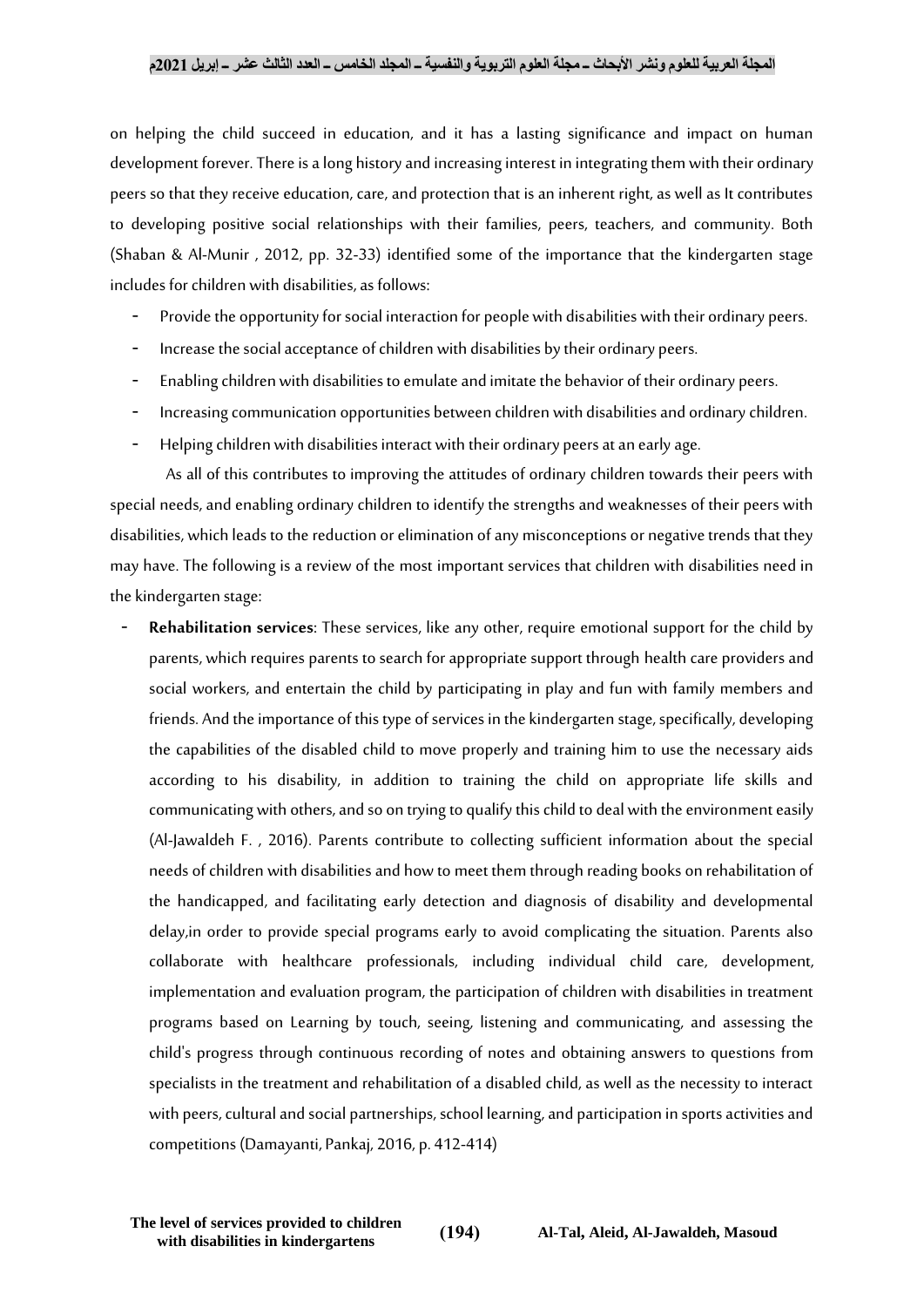- **Educational services**: These are the services provided to children with disabilities, whether in inclusion schools or separate education, which includes kindergartens, primary schools, Preparatory schools, and higher schools for children with disabilities, Co-education, which includes the integration of children with disabilities with their ordinary peers, and the use of general curricula according to the needs of children with disabilities, and the regulations for the integration of children with disabilities indicate their right to receive education with their ordinary peers (Efendi, 2018). These services are mainly based on the academic skills of preschoolers, which include pronouncing, reading and writing letters, performing various simple mathematical operations, training the child in problem-solving method, memorizing songs, identifying the names of plants and other academic skills necessary for the child at this stage (Al-Jawaldeh & al-Qamish, , 2016)
- **Recreational services**: Participation in what kindergarten offers to children with disabilities in terms of sports, art, group or individual games, etc., All this provides children with disabilities with opportunities to form friendships, express themselves, develop self-concept, promote ambition, perceived physical competence and accept others, which increases social adjustment, life satisfaction, family support, and later community participation ( Handicap , International, 2011). The recreational services include a number of various activities,such as providing safely designed games and dolls, displaying targeted animation for the purposes of consolidating learning by modeling, carrying out group trips in the open air, in addition to teaching them the principles of drawing, singing, simple playing, etc., all of this help to enhance the special abilities of children with disabilities and enhancing the ability to creativity, self-expression and sense of safety in a pleasant recreational atmosphere in addition to enhancing the abilities of these children in endurance, flexibility, balance, agility and muscle strength (Murphy & Carbone, 2008)

#### **Problem of the study:**

Despite the increasing interest in individuals with disabilities in Egypt, the degree of concern for children with disabilities in particular still needs more attention and serious work. Therefore, if workers in the early special education sector assume their responsibilities towards children with disabilities in terms of providing appropriate services to them in Kindergarten, then we will have started solving some of their problems. And this will be by correcting the developmental deviations they have in the early stages of their development, according to what was indicated by "Luther Harmer" studies that were conducted on disabled children in their early years, where the results showed that the services provided to these children were clearly effective (Al Massri , 2014).and the current study came to reveal the level of these services in Egypt, seeking further development and improvement in the future.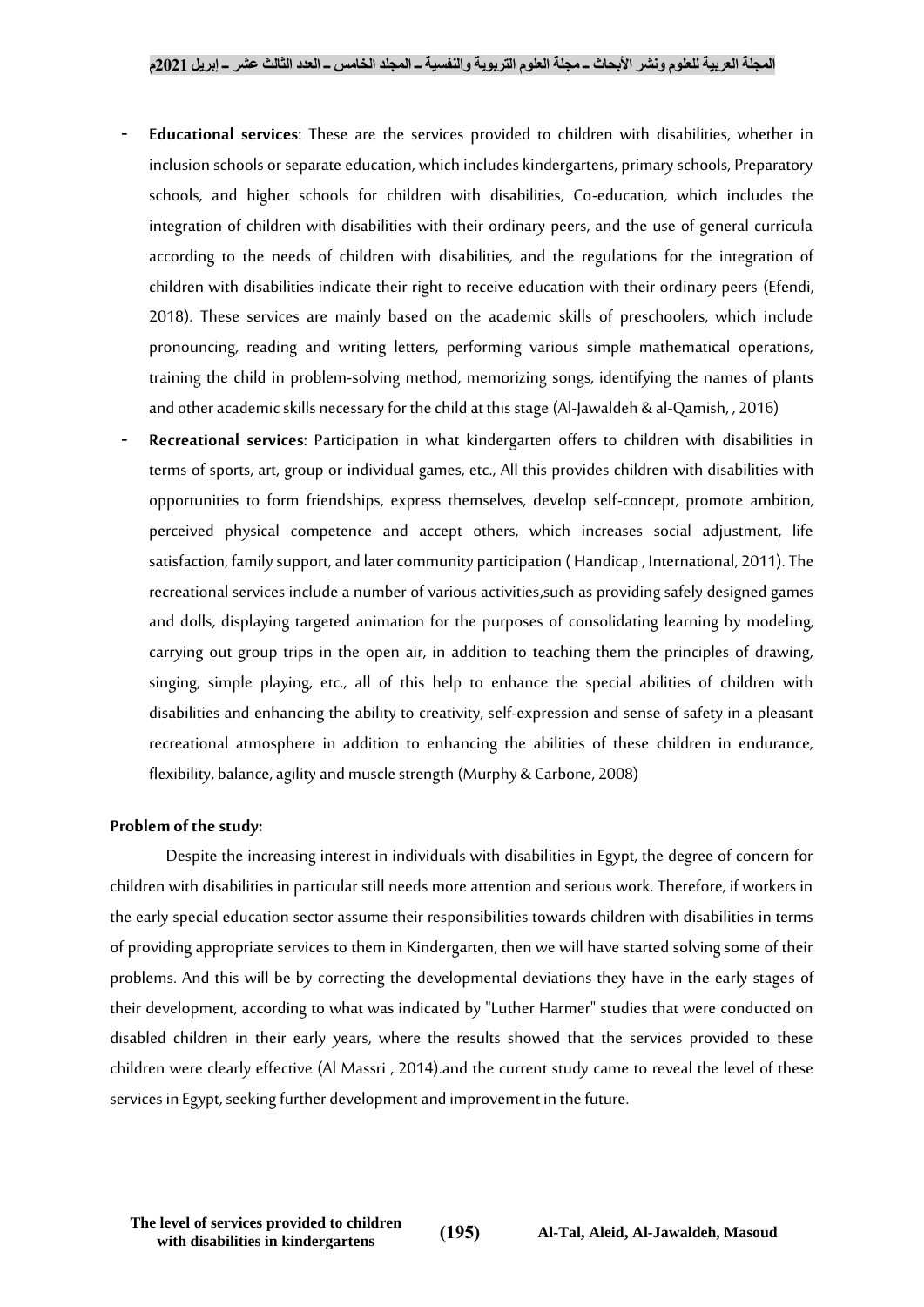#### **Questions of the study:**

The study questions focus on answering the following main question: What is the level of services provided to children with disabilities in kindergartens from the viewpoint of their mothers? From it, the following questions are divided:

- 1- What is the level of rehabilitation services provided to children with disabilities in kindergartens from the viewpoint of their mothers?
- 2- What is the level of educational services provided to children with disabilities in kindergartens from the viewpoint of their mothers?
- 3- What is the level of recreational services provided to children with disabilities in kindergartens from their mothers' point of view?
- 4- Are there statistically significant differences in the level of services provided to children with disabilities in kindergartens from the point of view of their mothers due to the study variables (marital status - qualification - age)?

#### **Purpose of the study**

The study aimed to identify the level of services provided to children with disabilities in kindergartens from the point of view of their mothers

## **Significance of the study:**

- This study reveals the level of services provided to children with disabilities in Egypt.
- This study deals with an important category in the Egyptian society, which is the category of children with disabilities and their mothers.
- This study establishes awareness among mothers of children with disabilities of the importance of obtaining educational, rehabilitation and recreational services in the kindergarten stage.
- This study seeks to draw the attention of the responsible authorities to provide appropriate educational, rehabilitation and recreational programs for children with disabilities in the kindergarten stage.

**Limitations of the study:** This study was limited to mothers of children with disabilities in the kindergarten stage, whose ages range from (3-6) years, and who are registered in kindergartens in Cairo Governorate in Egypt for the academic year 2019/2020.., and it has not been implemented in all governorates of Egypt.

**The Limitations of the study are**: the nature of the research procedures in terms of designing the study tool and its validity and reliability. With the possibility of generalization only to groups similar to the research community, study procedures, and study methodology**.**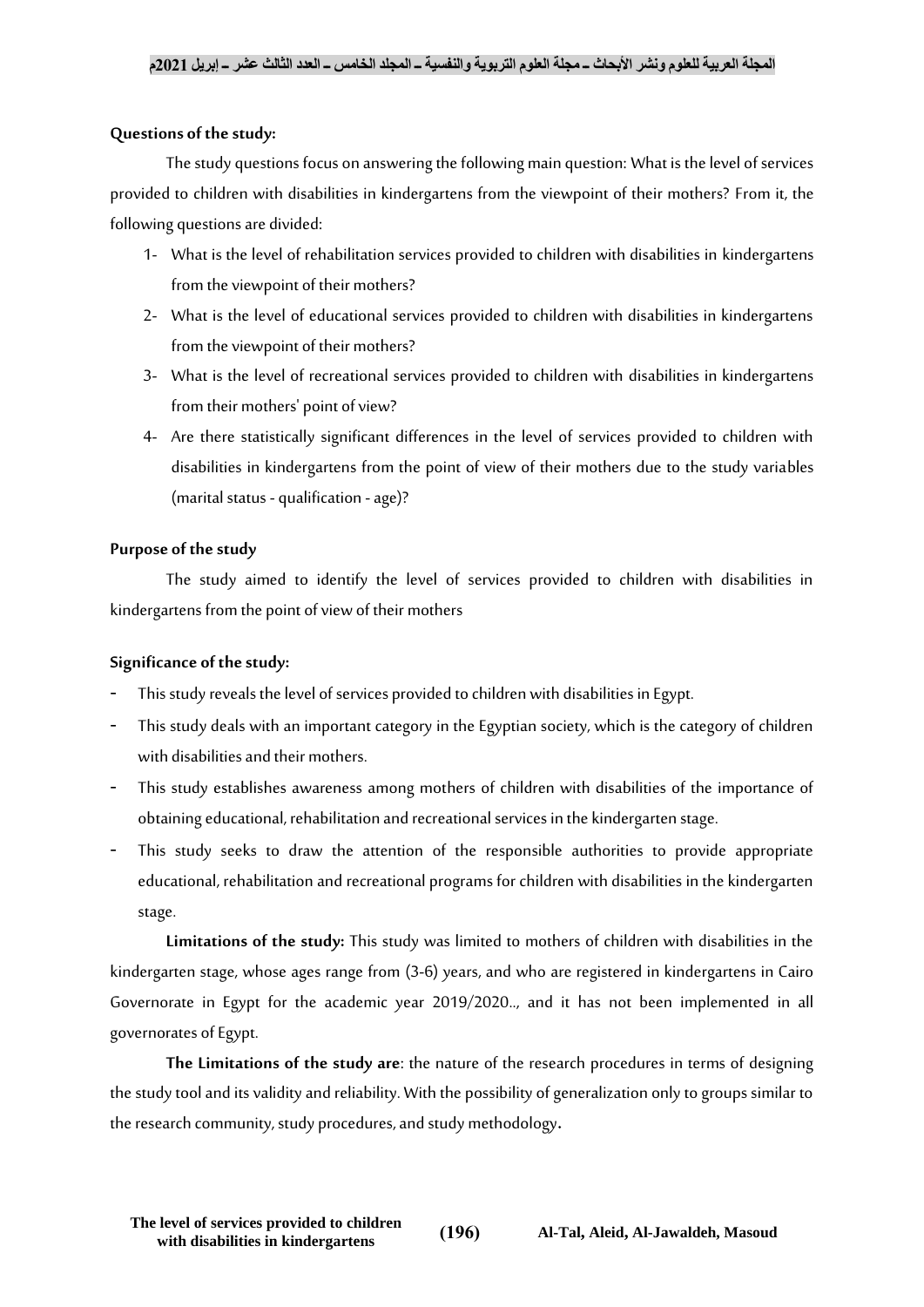#### **Terms of the study:**

- **Children with disabilities**: According to the official website of the Americans with Disabilities Act (ADA), the American with Disabilities Act defines people with a disability as "a group of people who have a physical or mental disability that significantly restricts their ability to conduct general life activities." This includes individuals who have previously registered the presence of disabilities, regardless of their current condition. "They can be defined procedurally as children who are in kindergartens and who are officially diagnosed by an official competent authority with a specific disability.
- **Kindergarten**: (Hussein, 2019, p. 7) defined the kindergarten stage as "the pre-school stage of education and is concerned with the education of children from four years old to six years old, in which it provides organized educational experiences for children, and undertakes their care and development in the physical, mental and psychological aspects, so that they can live. " Procedurally, it is defined as the educational stage that provides educational, rehabilitation and recreational services for children from 3 to 6 years old
- **Rehabilitation services**: (Samarrai, 2014, p.13) defined it as "a process in which the various psychological, medical, social, professional and educational services are integrated, whether in the field of diagnosis, treatment, training, or employment, and it must start early and from the time when the child's disability is discovered in order to develop his abilities and reach the maximum possible extent, to help the child adapt to his disability and his surroundings. Procedurally, it is defined as the degree to which the sample members obtain over the rehabilitative services dimension in the study tool.
- **Educational services**: Both (Saed & Shaalan , 2014, p. 319) defined it as "all the factors that prepare the individual and help him gain experience, and the educational stages are represented in kindergartens, primary, middle, secondary and preparatory schools." The educational services are defined procedurally by the degree to which the sample members obtain over the educational services dimension in the study tool
- **Recreational services**: (Saud , 2012, p. 4)Saud defined it as "a group of activities that are practiced by individuals and groups during their free time, according to special and pre-planned criteria, and that have primary psychological motives, namely satisfaction, pleasure and joy, resulting from the practice of this activity, In addition to the economic and social impacts resulting from it. The recreational services are defined procedurally by the degree to which the sample members obtain over the recreational services dimension in the study tool.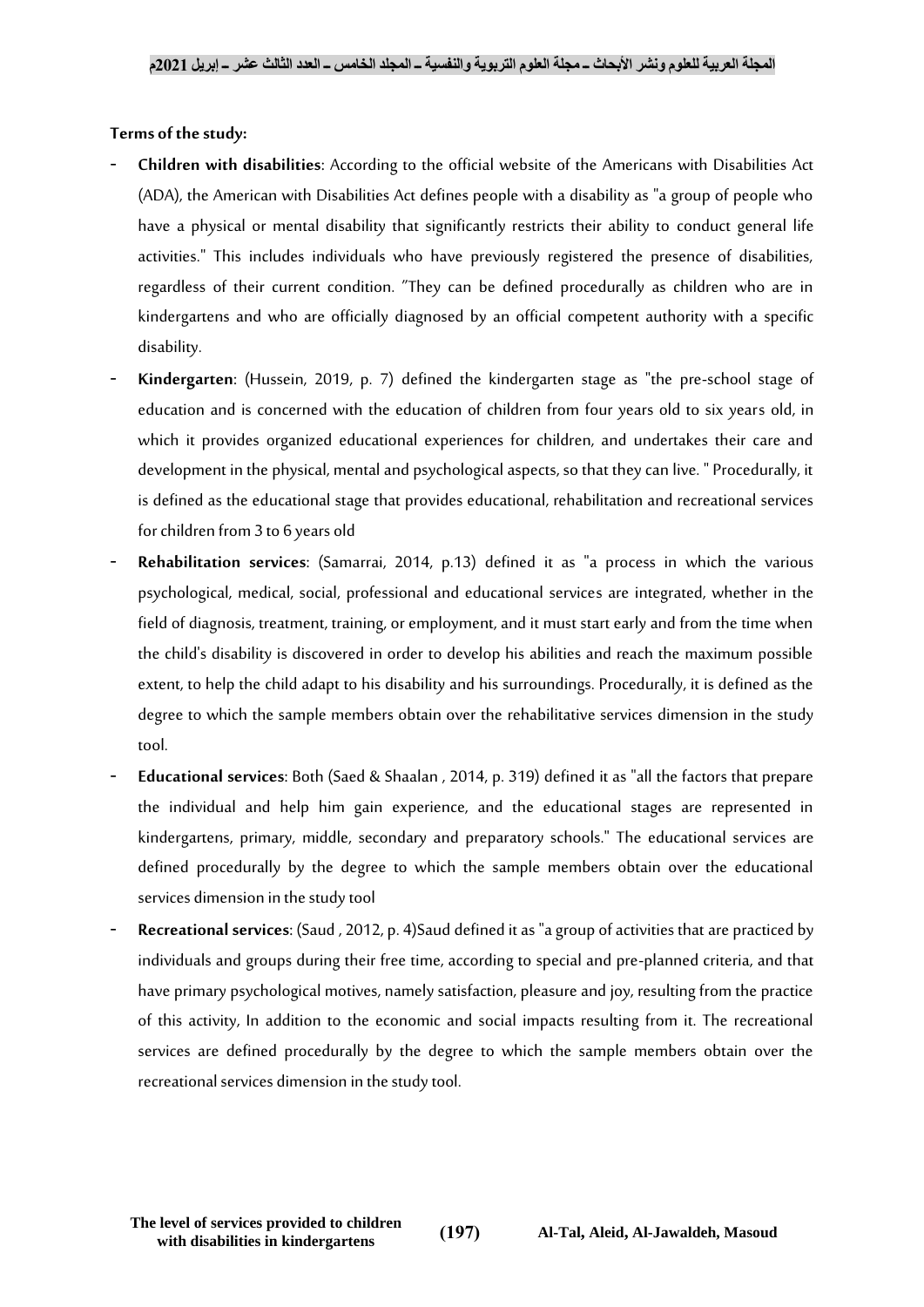#### **Previous studies:**

A number of studies have been conducted in the Arab region on the topic of services provided to people with disabilities, but what distinguishes the current study is that it focused specifically on the kindergarten stage and on the level of rehabilitation, educational and recreational services provided to children with disabilities in Egypt from the point of view of the mothers of these children.

#### **Arab Studies:**

- 1- (Al-Bustami, Fatiha, & Qaryouti, 2017) conducted a study aimed at identifying the extent of the satisfaction of parents of children with autism disorder with the level of services provided to their children, and to reveal the presence of statistically significant differences between the level of satisfaction attributed to the study variables, The sample included (300) parents, A scale of the level of satisfaction of parents of children with disabilities about the services provided to their children and their evaluation of their effectiveness was applied, the scale consisted of (34) items, and it was applied through the Ministry of Social Affairs to all centers and institutions in cooperation with the Emirates Autism Society, Zayed Higher Organization and Sharjah City for Humanitarian Services. The researchers found many results, the most important of which is that the level of satisfaction of parents of children with autism spectrum disorder with the level of services provided to their children is positive, which means that there is high general satisfaction.
- 2- (Al-Shayji, 2017) conducted a study aimed at revealing of the reality of the service facilities provided to children inside the kindergarten in the city of Riyadh, and identifying the existence of parks and playgrounds for children from the point of view of mothers who registered their children in the kindergarten, The study population consisted of all mothers of children enrolled in 133 governmental kindergartens for the pre-school stage in Riyadh, and the study sample included (180) mothers, and the researcher used the descriptive survey approach as the method of the study, and she used the questionnaire as a study tool. The researcher has reached many results, the most important of which is that it was found that there are no service facilities for children, and if these facilities exist, they are not suitable for children or they belong to adults, in addition to the weakness in the level of community partnership to provide these services. The results also indicated that the existence of parks and playgrounds from the point of view of mothers whose children are enrolled in kindergarten is acceptable. The study came out with many recommendations, the most important of which is the need to unify efforts and adopt community partnerships to provide service facilities for children, and to raise public awareness about the services provided to children and their importance in the Kingdom.
- 3- (Al makaneen & Smadi , 2016) conducted a study aimed at identifying the degree of commitment of special education programs in early childhood in Jordan in the evaluation indicators, and to reveal the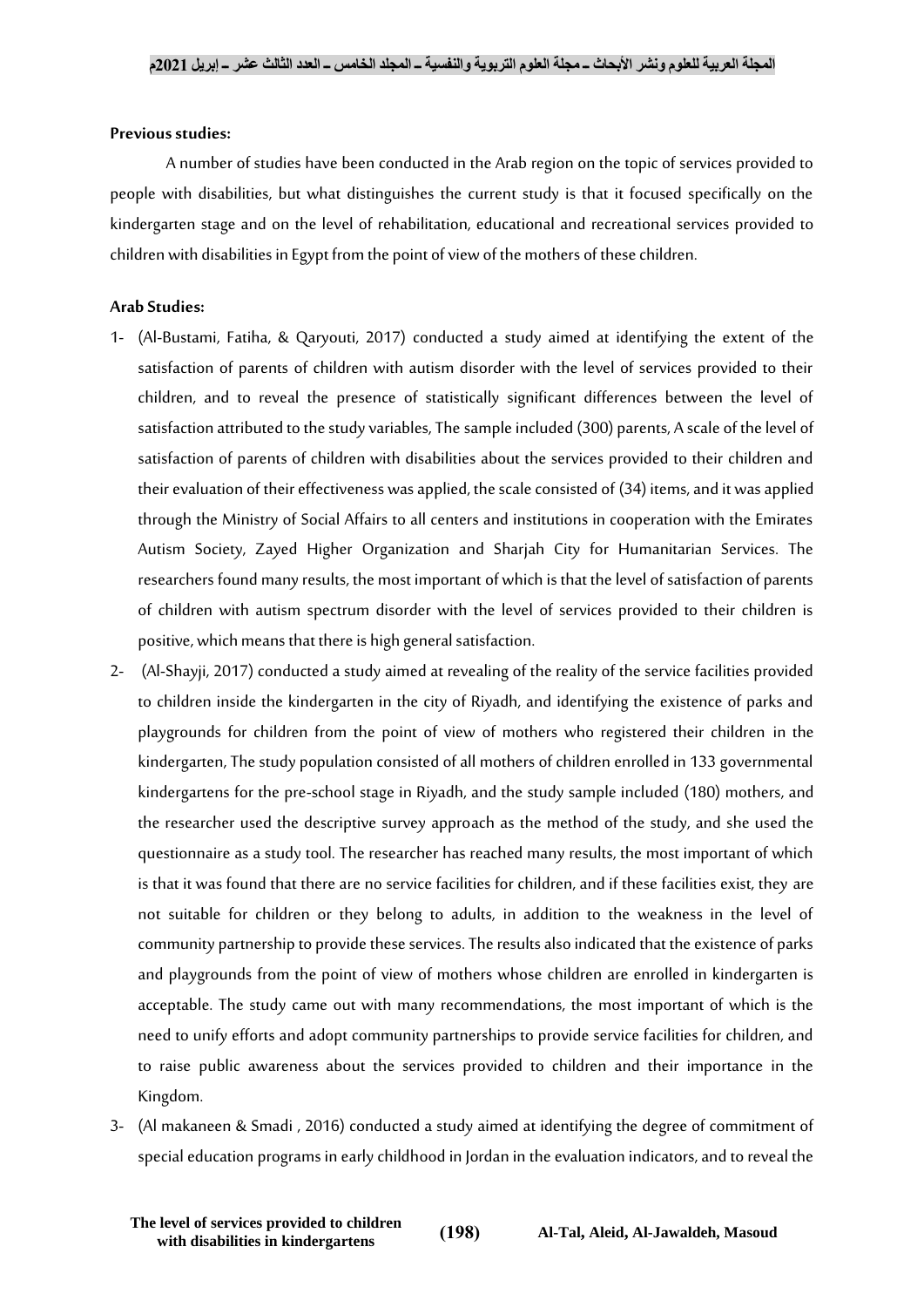presence of significant differences in the degree of commitment of special education programs in early childhood in the dimensions of the global qualitative indicators due to the variables of the study, The study sample included (30) special education programs, and by using the qualitative indicators scale for early childhood special education programs as a tool for the study, to collect data on early childhood special education programs in Jordan, the two researchers developed a scale for evaluating these programs based mainly on the measures and tools used In developed countries, and the researchers reached many results, the most important of which is that the degree of commitment of special education programs in early childhood in Jordan in relation to the evaluation dimension was high, and the degree of commitment of special education programs in early childhood in Jordan in the other eight dimensions and the overall score was average.

4- Al-Sari' (2014) conducted a study aimed at identifying the level of educational programs and services provided to children with mental disabilities in special education institutions and centers in Jordan in light of Jordanian standards. The sample of the study included (160) institutions and centers in the three regions of the Kingdom of Jordan (center, north, south) for the year (2010), and the two tools of special accreditation standards for institutions and programs of mental disability were used and the tool consisted of eight dimensions and (89) main indicators and criteria for special accreditation Institutions and programs of autism disorder and the tool consisted of eight dimensions and (110) main indicators, The dimensions of the study tool were represented in the services and programs, the educational environment, evaluation, management and staff, vision, thought and mission, participation, support and empowerment of the family, integration and transitional services, and selfevaluation. The study indicated a number of results, the most important of which was that the dimension of services and programs was of high degree of applicability to institutions and centers for children with mental disabilities, followed by the dimension of the educational environment, the dimension of evaluation, and the dimension of management and workers with a moderate degree.

#### **Foreign Studies:**

1- (Egilson, & Stefánsdóttir , 2014) conducted a study that sought to investigate the experiences of parents of children with disabilities with the services that disabled children and their families receive from the Family Services Unit in the municipality of Akureyri in Iceland. The sample of the study included (46) parents of disabled children aged 2-6 years, and the study used the quantitative and qualitative survey method. Care approach scale, which included (56) items, was applied to assess the extent of service provision to children with disabilities and their families, and the Parental Evaluation of Services Scale, consisting of (30) items, to identify parents' opinions about the services provided to children with disabilities, and personal interviews with a focus group. The study found many results, the most important of which are: Parents of disabled children have perceptions about access to care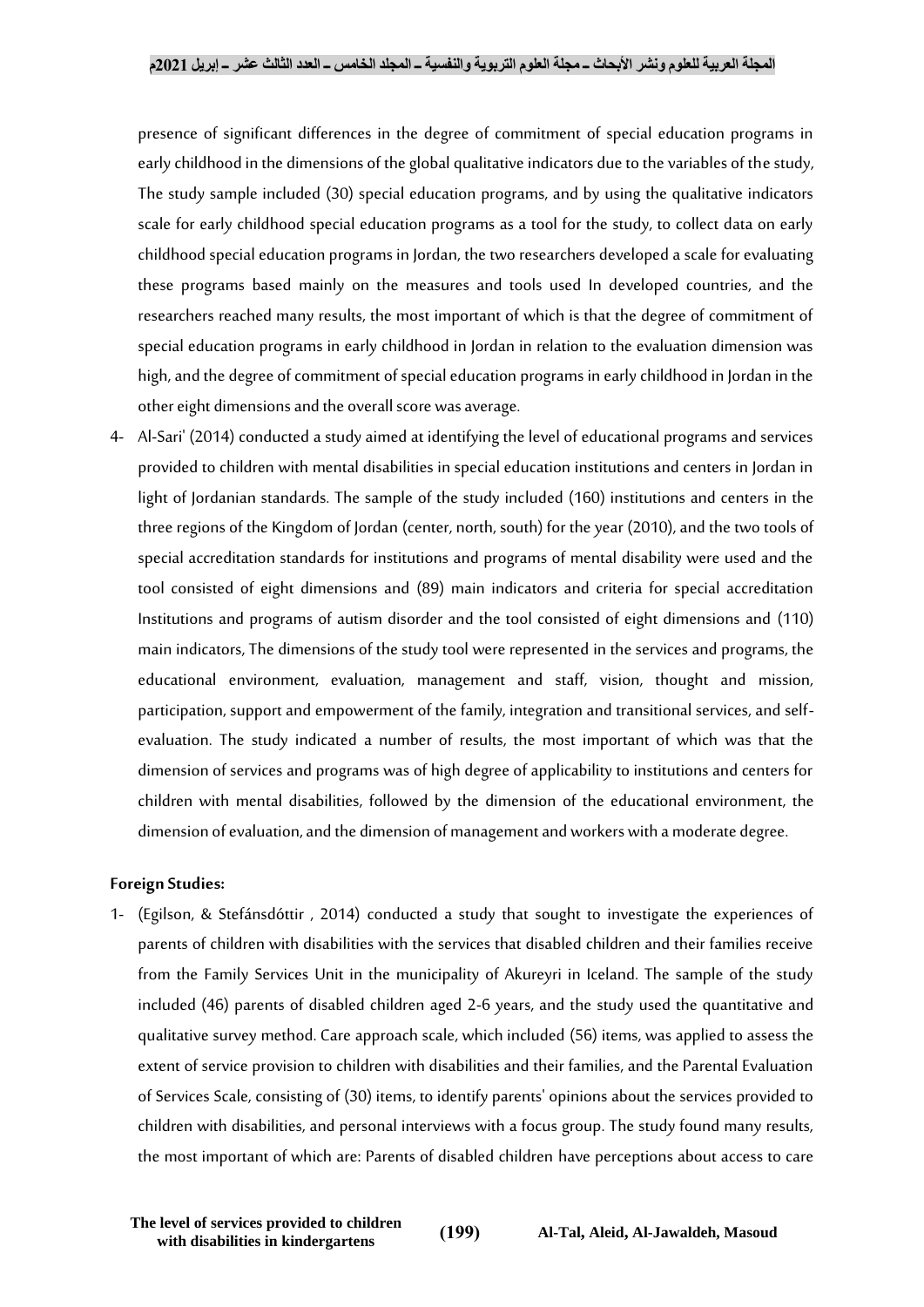services from family care units that are consistent with family-focused values, they indicated that there are supportive trends and ease of access to caregivers in family services units that provide services to children with disabilities and their families, and the high level of satisfaction with care services among parents of disabled children who receive daily support. Parents of children with autism spectrum disorder have lower levels of satisfaction with care services than parents of children with other disabilities. Parental participation in decision-making and positive experiences about the behavior of workers are positive indicators in predicting the level of satisfaction with care services.

- 2- The study of Brooks and Shaughnessy (Brooks & Shaughnessy, 2013) aimed to identify the basic features related to the model of providing services to children with complex needs and their families who are registered in the secretariat of the National Health Services Authority in Britain, and the study population consisted of parents of children with complex needs, language and verbal therapists, psychologists, professionals, Community nurses, teachers and health visitors in the Secretariat of the National Public Health Authority in Britain. The study sample included (7) parents of children with complex needs, the ages ranged from 3-10 years, and the study used the exploratory case study methodology, as the study used semi-structured and individual interviews that dealt with the services provided to children with disabilities and their families. The study found many results, the most important of which are: Parents of children with complex needs face challenges in accessing health and social services when searching for care for their children. And the deficiency in the clarity of standards for providing health and social services to children with disabilities, despite the skill of parents in dealing with health and social care systems gained from experience in child care, Families of children with complex needs face challenges in accessing care services represented by the lack of a comprehensive systemic care system, including general hierarchical and systematic methods related to understanding the complexity of providing services, Where the parents indicated the commitment of specialists within the health and social care centers to provide quality services to children with complex needs and their families. Key aspects of the model of providing services for children with complex needs include: lack of contact between parents and professionals in providing care for children with complex needs, cooperation and the consideration of parents as health care providers.
- 3- Bacter (2012) conducted a study aimed at investigating the level of access of children with disabilities and their families to social, medical and educational services in the district of Bihor. The study population consisted of parents of children with neuromotor disabilities in Bihor district, and the study sample included (107) parents of children with neuromotor disabilities, whose ages ranged from 10-14 years, and all the participating families were from rural areas, The study used the analytical method, as well as a questionnaire that dealt with services related to the family, housing, income, health, education, social and family relations, and entertainment for children with disabilities and their families. The study found many results, the most important of which are: Difficulties facing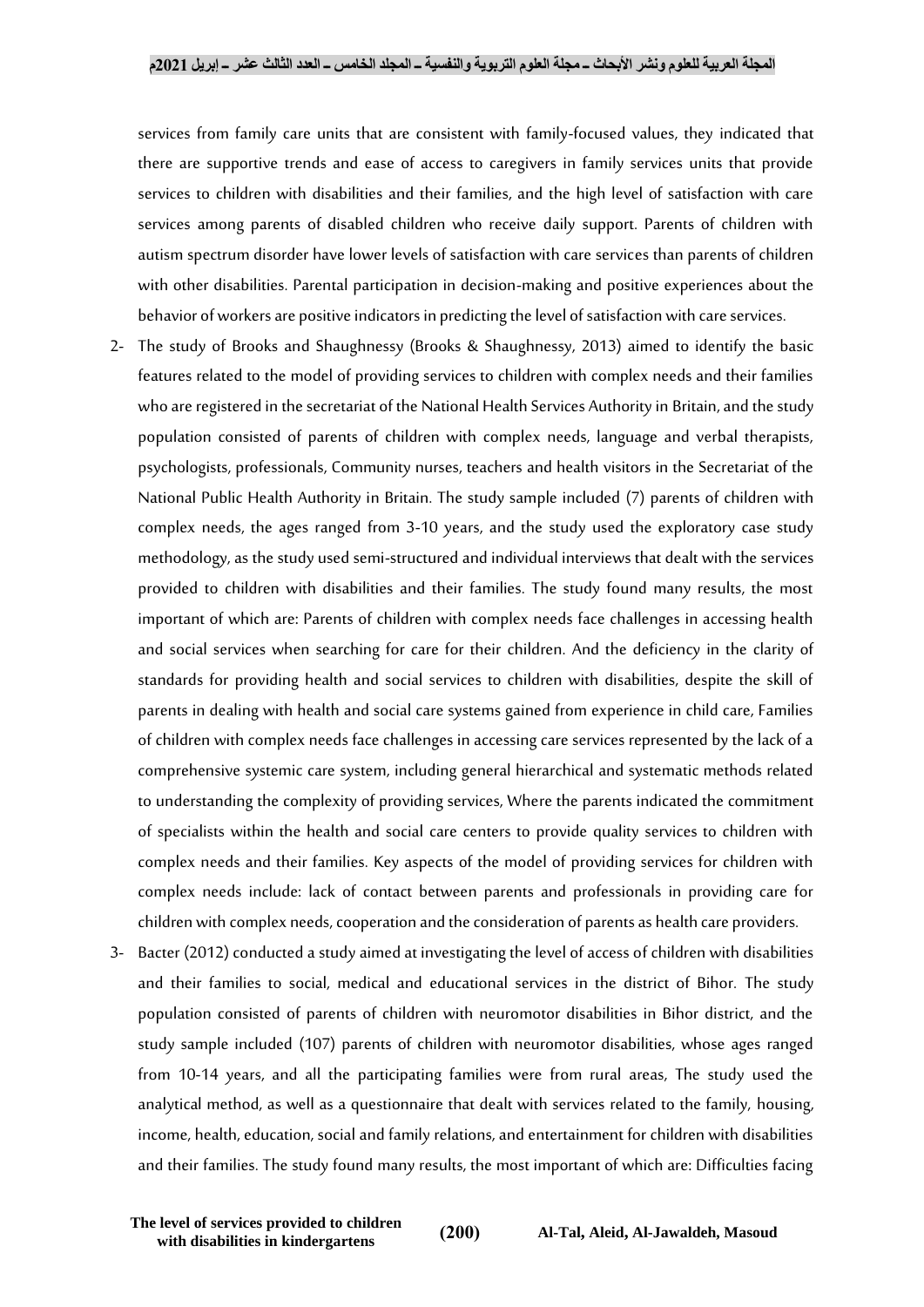families of children with disabilities: difficulties in accessing health services specialists, school registration problems, problems with access to services for children and families in rural areas, including special treatments and health coverage services, and deficiencies in the information related to the available services, the difficulties in understanding the information provided by the specialists, and the deficiency in the services of the care professionals in the areas where the disabled children and their families reside, which leads to the mobility problems facing children with disabilities in rural areas while trying to access the services, Parents 'problem-solving skills, coping mechanisms, and selfesteem play an important role in the growth of family relationships with children with disabilities, as parents' access to information and support helps in promoting health and development of children with disabilities, and the positive impact of the availability of services related to the disabled and their families in promoting a sense of well-being and participation by mothers in educational and therapeutic interventions for children with disabilities.

#### **Commentary on previous studies**

By reviewing the previous studies contained in the current study, it was noted that the scientific methodology used in the majority of it was the descriptive method as it serves the purpose of the study and the nature and number of samples in it, with the exception of a study by Brooks and others, (Brooks & Shaughnessy, 2013), that used the case study method and individual interviews, since the sample represents children with complex special needs, whose percentage is small compared to children with disabilities in general. Where the sample members in that study were (7) mothers, while in the current study it reached (370) mothers .As for the results of the current study compared with what the results of previous studies indicated, the results of the current study are in agreement with the results of (Al-Shayji, 2017), (Al makaneen & Smadi , 2016)and (Al-Sari', 2014) that the level of services provided to children with disabilities was average .The reason for the agreement of these results may be attributed to the insufficient interest in early special education services and programs provided to children with disabilities in the kindergarten stage .The results of the current study also differed from the results of the study of (Al-Bustami & Qaryouti , 2017), whose results were high with regard to the level of satisfaction among parents of children with autism spectrum disorder.The reason for this difference may be attributed to the place where the study is conducted in, the UAE, as it is considered one of the countries that possess high financial capabilities that enable them to provide early and appropriate special education services .Also, children with autism spectrum disorder receive care and support that may be higher than other categories . With regard to the variables of the study, none of the previous studies indicated in its results to specific variables, while the current study dealt with the variable of age, academic qualification and marital status . It is worth noting that the current study was applied to the Egyptian society, as there are no studies on the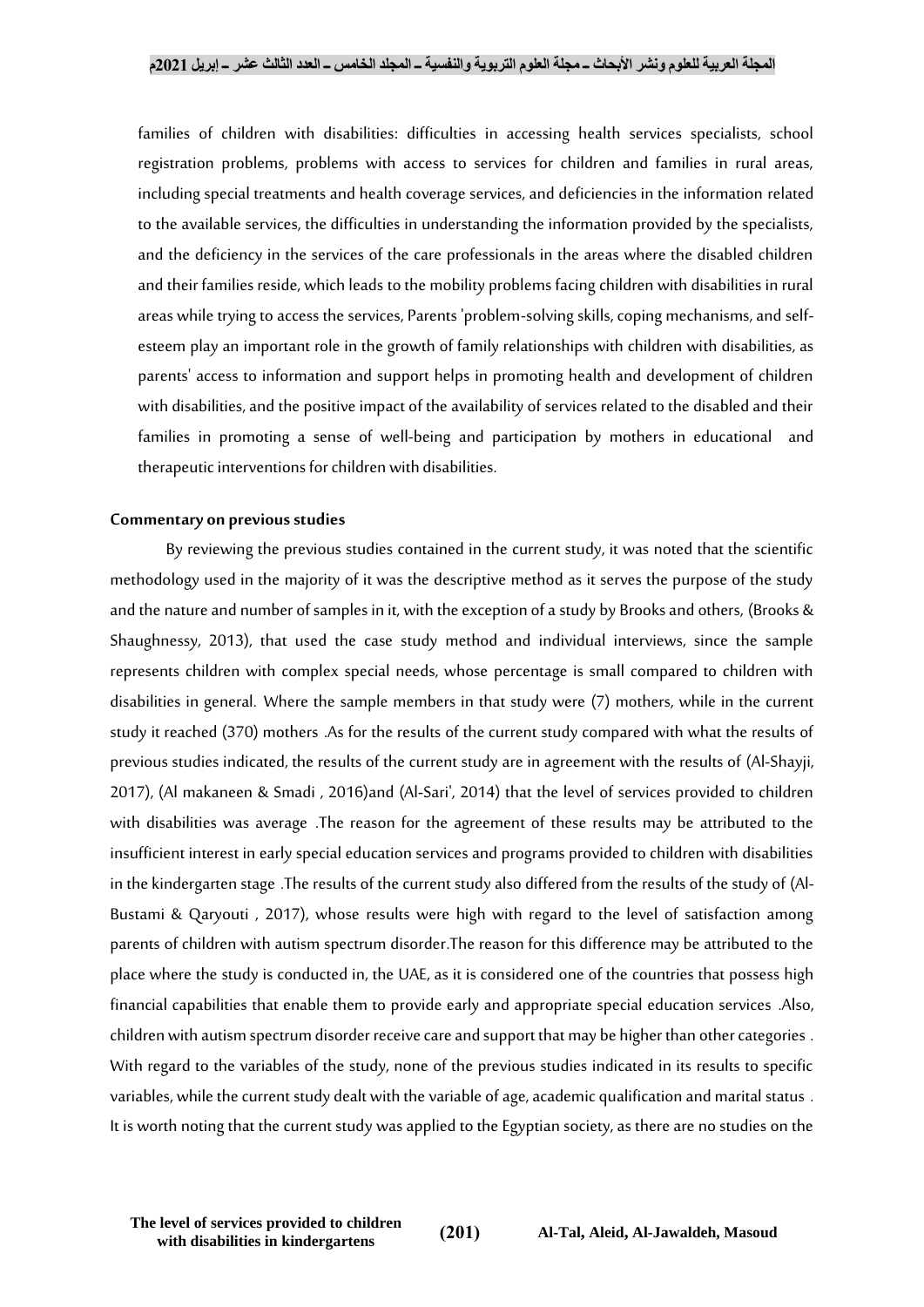services provided to people with disabilities in kindergartens in Egypt within the limits of researchers' knowledge.

## **Methodology of the study: A descriptive approach was used.**

- **Study population and sample**: The study population consisted of all mothers of disabled children in kindergartens in Cairo Governorate in Egypt, and the study sample included a random sample of (370) mothers of disabled children in kindergartens in Cairo governorate, distributed in (7) kindergartens.

As for the exploratory sample that was used in calculating the validity and reliability of the tool, it was from outside the study sample and consisted of (30) mothers of disabled children in kindergartens in Cairo,

## **Table No. (1) The distributed and retrieved questionnaires valid for statistical analysis**

| <b>Distributed questionnaires</b> | Valid questionnaires for<br>analysis |     |
|-----------------------------------|--------------------------------------|-----|
| 410                               | 370                                  | 90% |

It is evident from the results of Table No. (1): that the number of distributed questionnaires (410) was distributed via an electronic link to the study sample by contacting the kindergarten administrations participating in the research, while the number of questionnaires valid for statistical analysis is (370) questionnaires.

## **Distribution of sample individuals according to marital status:**

## **Table No. (2) Distribution of the sample members according to marital status**

| <b>Marital status</b> | <b>Freq</b> | Percentage |
|-----------------------|-------------|------------|
| Married               | 292         | %78.9      |
| Divorced              | 34          | %9.2       |
| Widow                 | 44          | %11.9      |
| Total                 | 370         | %100       |

Table No. (2) shows that the largest percentage obtained by the distribution of the study sample according to marital status is (78.9%) for married women, followed by(11.9%) for widows, and the lowest percentage was (9.2%) for divorced women.

## **Distribution of the sample according to qualification:**

## **Table No. (3) Distribution of the sample members according to qualification**

| Qualification     | <b>Freq</b> | Percentage |
|-------------------|-------------|------------|
| <b>Illiterate</b> |             | %8.6       |
| Secondary or less | 156         | %42.2      |

**The level of services provided to children i**<br>with disabilities in kindergartens  $(202)$  Al-Tal, Aleid, Al-Jawaldeh, Masoud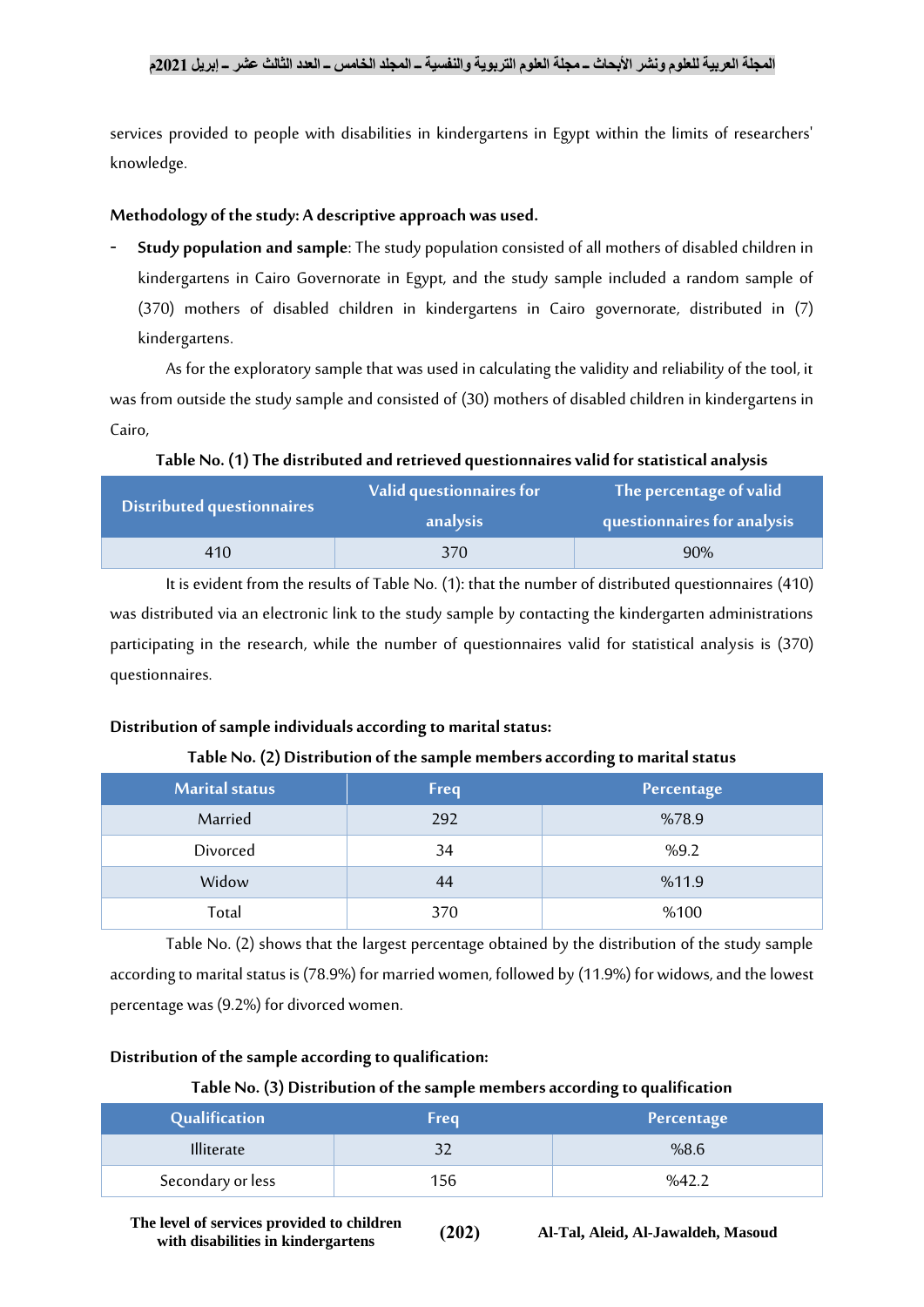| Qualification    | <b>Freq</b> | Percentage |
|------------------|-------------|------------|
| BA               | 139         | %37.6      |
| Advanced studies | 43          | %11.6      |
| Total            | 370         | %100       |

Table No. (3) shows that the largest percentage obtained by the distribution of the study sample according to qualification is (42.2%) for the qualification (secondary or less), followed by (37.6%) for the qualification (Bachelor), and the lowest percentage came(8.6%) for the qualification (illiterate).

## **Distribution of the sample according to age:**

## **Table No. (4) Distribution of the sample according to age**

| Age                               | <b>Freq</b> | Percentage |
|-----------------------------------|-------------|------------|
| Less than 25 years old            | 64          | %17.3      |
| From 25 to less than 35 years old | 212         | %57.3      |
| From 35 years and more            | 94          | %25.4      |
| Total                             | 370         | %100       |

Table No. (4) shows that the largest percentage obtained by the distribution of the study sample according to age is (57.3%) for the age (from 25 to less than 35 years), followed by (25.4%) for the age (from 35 years and over). The lowest percentage was (17.3%) for the age group (less than 25 years).

**Study tool:** The researchers built the study tool to identify the level of services provided to children with disabilities in kindergartens from the point of view of their mothers, by referring to previous theoretical studies. The tool contained in its final form demographic information in addition to the following axes: Rehabilitation services which included items 1-10, educational services which included items 11-21, recreational services that included items 22-30.

## **Correction of the tool:**

The scale was corrected by giving the answers: **Strongly agree, Agree, I don't know, Disagree, strongly disagree,** scores (1,2,3,4,5) are given respectively and a higher score indicates a higher level. To determine the level of the five-scale cells, it was divided into three levels as follows: **-**

 $(4 = 1-5)$ ) Then we find the length of the category  $(1.33 = 3-4)$ , and based on the above, the scale cells level became as follows: -

First level: 1+1.33=2.33 (1-2.33) low level Second level: 2.33+1.33=3.67 (2.34-367) Medium level Third level: 3.67+1.33=5 (3.68-5) high level

## **The scale's validity:**

The validity of the scale was verified in two ways: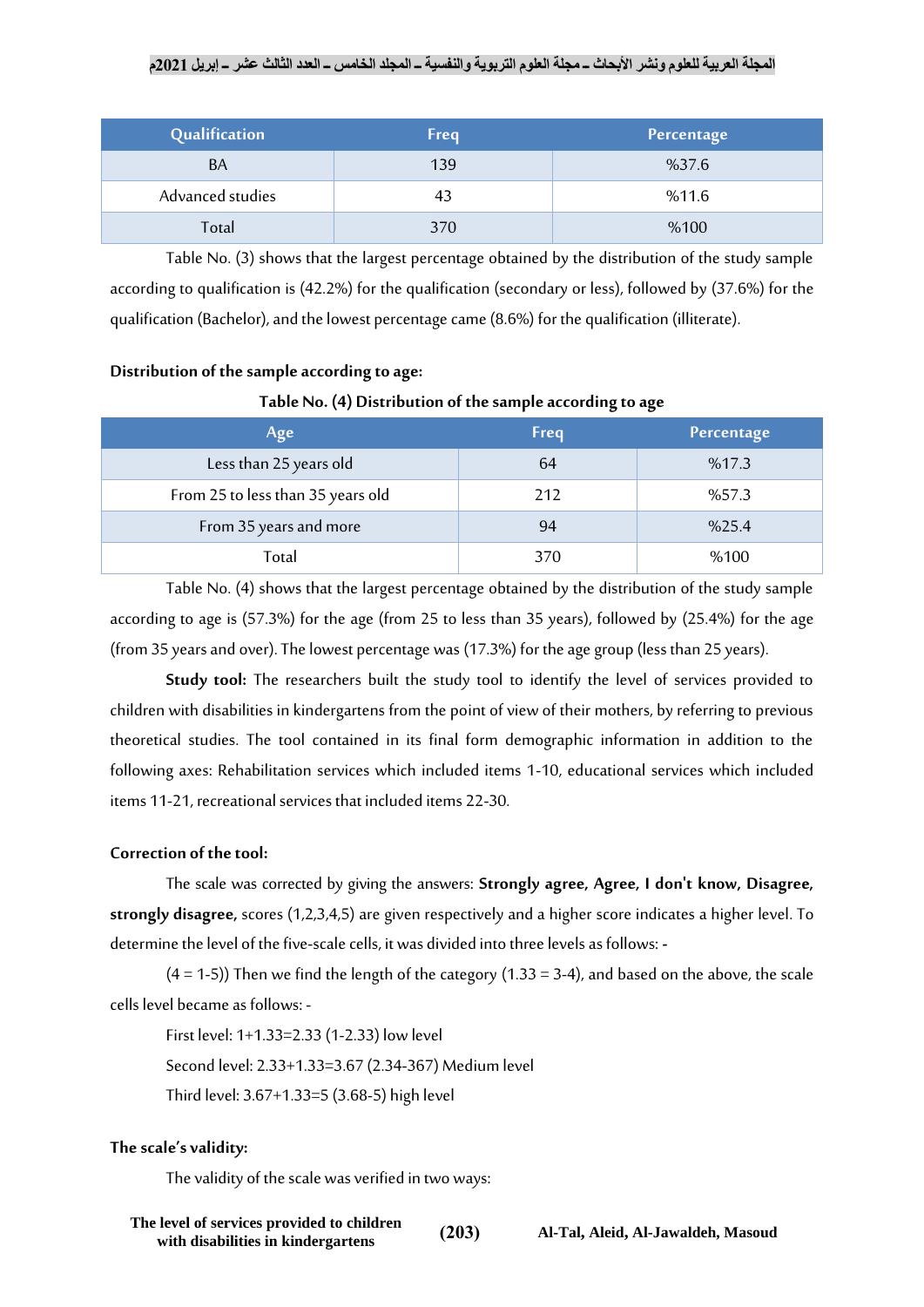- **Validity of arbitrators**: The scale was sent, after setting the Initial formula of it, which consisted of 38 items, to 9 of specialists, to judge the suitability, clarity and relevance of the phrase to the scale, They provided a number of proposals and amendments that were taken, and thus the scale became in its final form consisting of (30) items, and the arbitrators' validity coefficient reached 80%.
- **Validity of the internal consistency of the scale:** The validity of the internal consistency was calculated by calculating the correlation coefficients between the scores of each statement and the total score of the scale, and their results are shown in the following table:

| The first axis: Rehabilitative |                            | The second axis: Educational |                            | The third axis: Recreational |                            |  |
|--------------------------------|----------------------------|------------------------------|----------------------------|------------------------------|----------------------------|--|
| services                       |                            | services                     |                            |                              | services                   |  |
| Statement no.                  | Correlation<br>coefficient | Statement no.                | Correlation<br>coefficient | Statement<br>no.             | Correlation<br>coefficient |  |
| 1                              | $.877**$                   | 11                           | $.846**$                   | 22                           | .903**                     |  |
| $\overline{2}$                 | $.970**$                   | 12                           | .885**                     | 23                           | .939**                     |  |
| 3                              | .885**                     | 13                           | .923**                     | 24                           | .972**                     |  |
| $\overline{4}$                 | $.904**$                   | 14                           | .969**                     | 25                           | .941**                     |  |
| 5                              | $.914**$                   | 15                           | .900**                     | 26                           | .948**                     |  |
| 6                              | .949**                     | 16                           | $.867**$                   | 27                           | .974**                     |  |
| 7                              | $.946**$                   | 17                           | $.862**$                   | 28                           | $.867**$                   |  |
| 8                              | .971**                     | 18                           | $.940**$                   | 29                           | .941**                     |  |
| 9                              | $.844**$                   | 19                           | .959**                     | 30                           | .960**                     |  |
| 10                             | $.940**$                   | 20                           | .888**                     |                              |                            |  |
|                                |                            | 21                           | .908**                     |                              |                            |  |
|                                |                            |                              |                            |                              |                            |  |

|  |  | Table No. (5) Pearson correlation coefficients for the scale (n=30) |  |  |
|--|--|---------------------------------------------------------------------|--|--|
|--|--|---------------------------------------------------------------------|--|--|

\*\* Statistically significant at the significance level (0.01).

Table No. (5) shows that the correlation coefficients of the expressions with the total degree of the scale dimensions to which the statement belongs were all statistically significant at the level of significance (0.01), All values of the correlation coefficients were function values. In the first axis: (rehabilitative services) ranged between (.844 \*\* -. 971 \*\*), In the second axis, (**educational services)** ranged between (.846 \*\* -. 969 \*\*), in the third axis: (**Recreational** services) ranged between (.867 \*\* -. 974 \*\*), All the values of the correlation coefficients came as function values, as they ranged in the scale axes between (.844 \*\* -. 974 \*\*), which indicates the availability of a high degree of validity of internal consistency of the scale axes.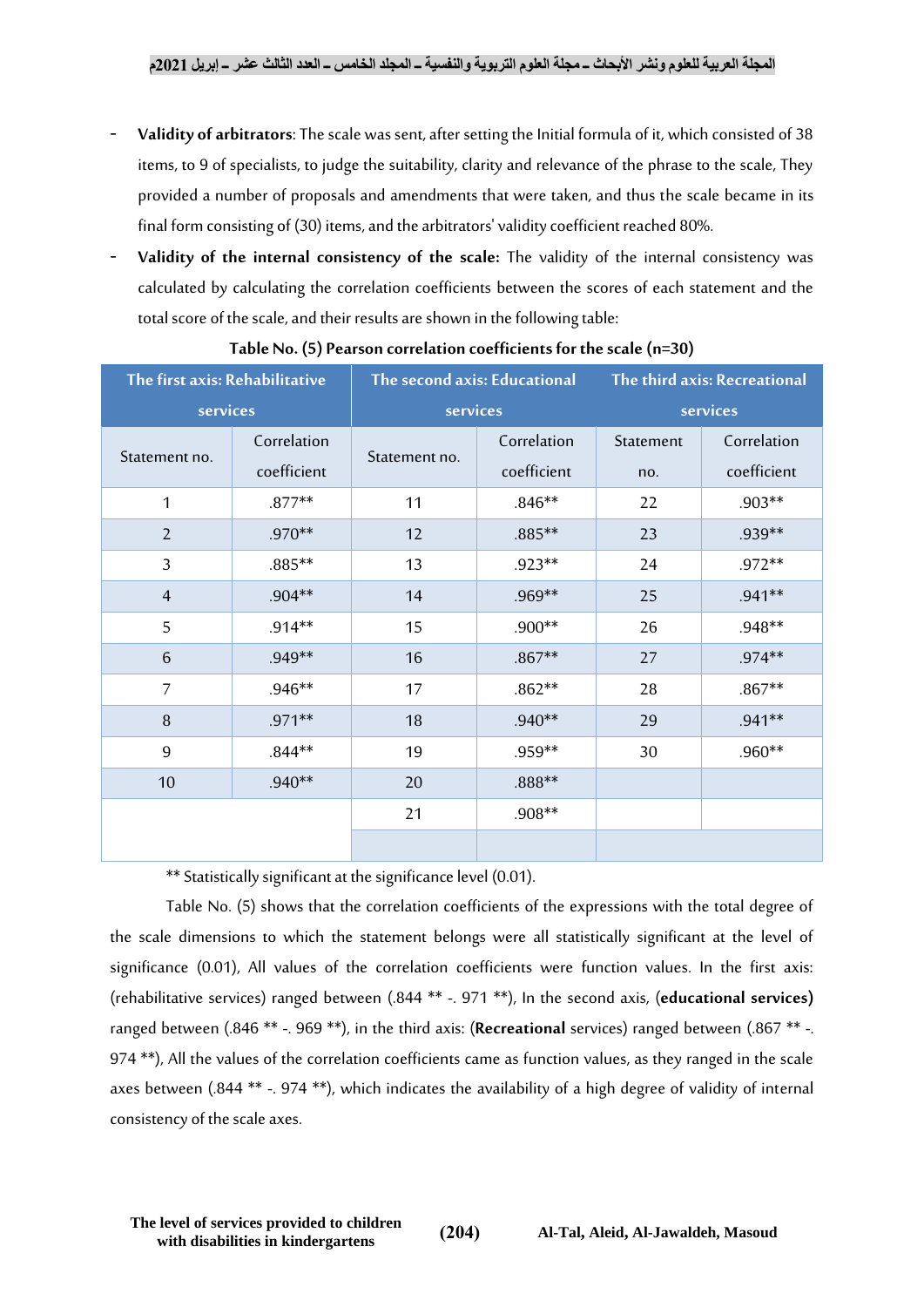The General constructive validity of the scale: The general structural validity of the scale axes was verified by finding the correlation coefficients between the total score of each axis and the general average of the scale axes, the results of which are shown in the following table:

## **Table No. (6) Correlation coefficients between the total score for each axis and the general average of the scale axes**

| No. | <b>Axes</b>                             | <b>Correlation coefficient</b> |
|-----|-----------------------------------------|--------------------------------|
|     | The first axis: Rehabilitative services | $993**$                        |
|     | The second axis: Educational services   | $994**$                        |
|     | The third axis: Recreational services   | $989**$                        |

Table No. (6) shows: that the values of the correlation coefficients between the total score for each dimension and the general average of the scale axes came with high values, as they ranged between (.989 \*\* -. 994 \*\*), and all of them were statistically significant at the level of significance (0.01); This indicates the availability of a high degree of constructive validity of the scale axes.

- **Stability of the study scale**: For the purposes of extracting the Cronbach Alpha stability coefficient, it was applied to an exploratory sample of (30) mothers of disabled children in kindergartens in Cairo from outside the study sample, and the results were according to the following table:

| No. | <b>Axes</b>                             | The number of phrases | Cronbach alpha coefficient |
|-----|-----------------------------------------|-----------------------|----------------------------|
|     | The first axis: rehabilitative services |                       | .995                       |
|     | The second axis: educational services   |                       | .995                       |
|     | The third axis: Recreational services   |                       | .996                       |
|     | The overall average                     | 30                    | .996                       |

**Table No. (7) the stability coefficient of Cronbach alpha**

The results of Table No. (7) show that the coefficient values of the scale axes came with high values, Where the value of the coefficient of stability of the scale axes ranged between (.995 -.996), and the value of the coefficient of total stability for the scale axes was (.996). This indicates the validity of the scale for applicability and the reliability of its results.

## **Procedures of the study:**

The population and sample of the study were determined, The tool was built and indications of validity and reliability were extracted, and then applied to the study sample. Where the main, researcher residing in Cairo, entered the official website of the Ministry of Social Solidarity, the Social Affairs Sector, and a list of the names of kindergartens for children with disabilities in Cairo was obtained. Then contact was made by phone with their administrations, and the principals of seven kindergartens agreed to cooperate with the main researcher, namely (Al-Amal Al-Buraq, Al-Sondos Foundation for Handicapped Orphans, Al-Nahal for Handicapped Children, Kayan, Lovers of God, the Abni Foundation for Special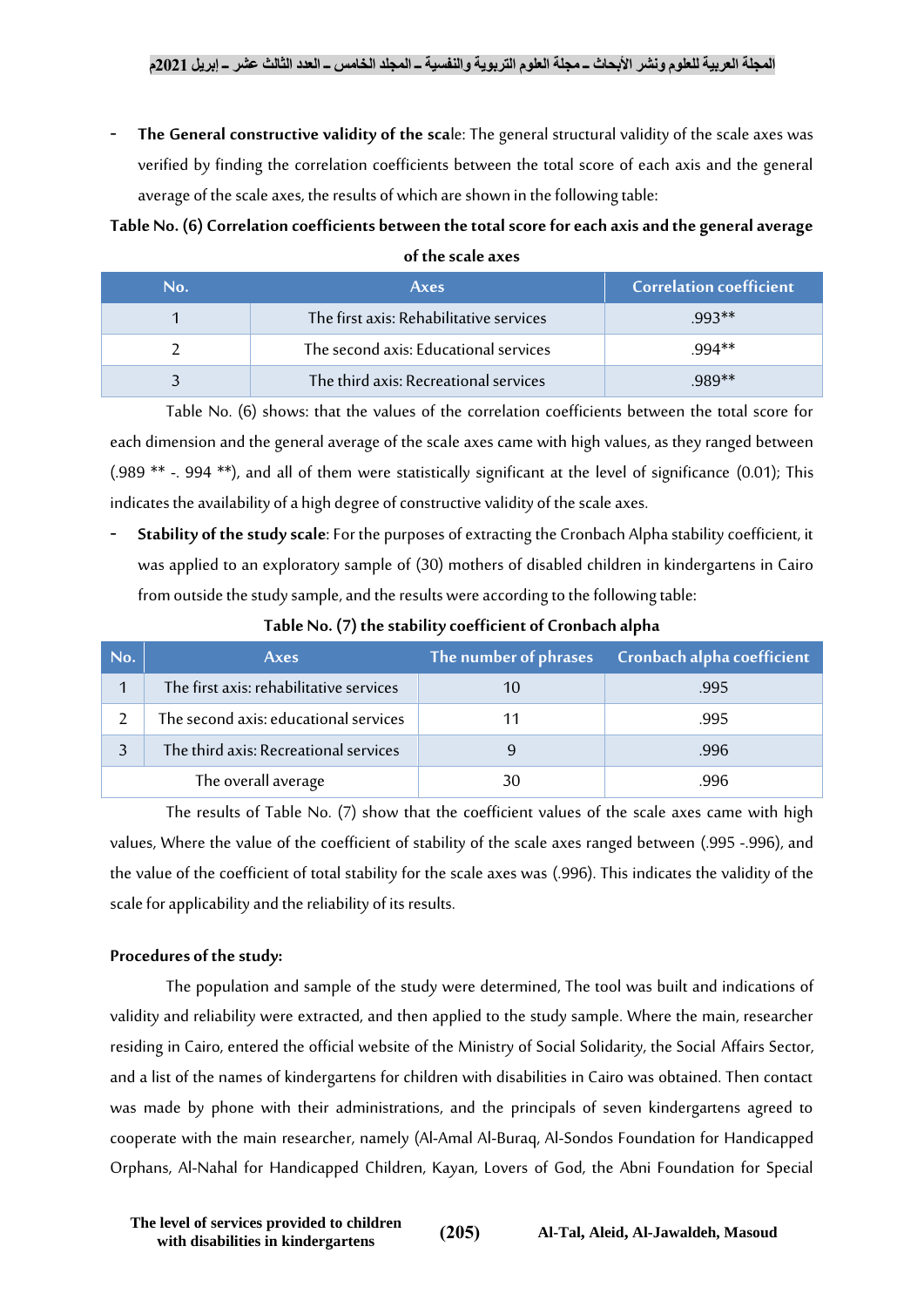Groups, and Basmat Amal Association for the Care of Children with Special Needs ), The main researcher sent a copy of the study tool through the WhatsApp application to the kindergarten principals, who in turn sent it to 410 mothers, and within two weeks the tool was filled by (370) mothers, with a recovery rate of (90%). Then the required statistical results and Processing were monitored and discussed. Recommendations were also presented.

#### **Statistical processors:**

Based on the nature of the study and the goals that the researchers sought to achieve, the data were analyzed using the Statistical Package for Social Sciences (spss) program and the results were extracted according to the following statistical methods:

- **Frequencies and percentages**: To identify the characteristics of the individuals of the research sample according to the demographic data of the study sample individuals.
- **Means and standard deviations**: to calculate the averages of the questionnaires' statements as well as the total scores of the questionnaire axes based on the responses of the study sample individuals in order to answer the first three questions.
- Pearson Correlation Coefficient: to calculate internal consistency.
- **One Way Anova analysis of variance**: To calculate the statistical differences between the responses of the study sample individuals in order to answer the fourth question.
- **Scheffe test**: to identify the trend of statistical differences in the fourth question.

## **Results and discussion:**

**The results of the main question:** What level of services are provided to children with disabilities in kindergartens from their mothers' point of view?

To answer this question, the mean and standard deviation of the scale axes, which the researchers identified in (3) main axes, were calculated, and then these axes were arranged in descending order according to the mean of each axis, and this shown in the following table:

## **Table No. (8): The averages and standard deviations of the responses of the sample members about the scale axes**

| Axes                                    | <b>Averages</b> | <b>Standard deviations</b> | Order | Rate    |
|-----------------------------------------|-----------------|----------------------------|-------|---------|
| The first axis: rehabilitative services | 2.19            | .986                       |       | Low     |
| The second axis: educational services   | 3.08            | .617                       |       | Average |
| The third axis: Recreational services   | 3.25            | .644                       |       | Average |
| The overall average                     | 2.83            | .473                       |       | Average |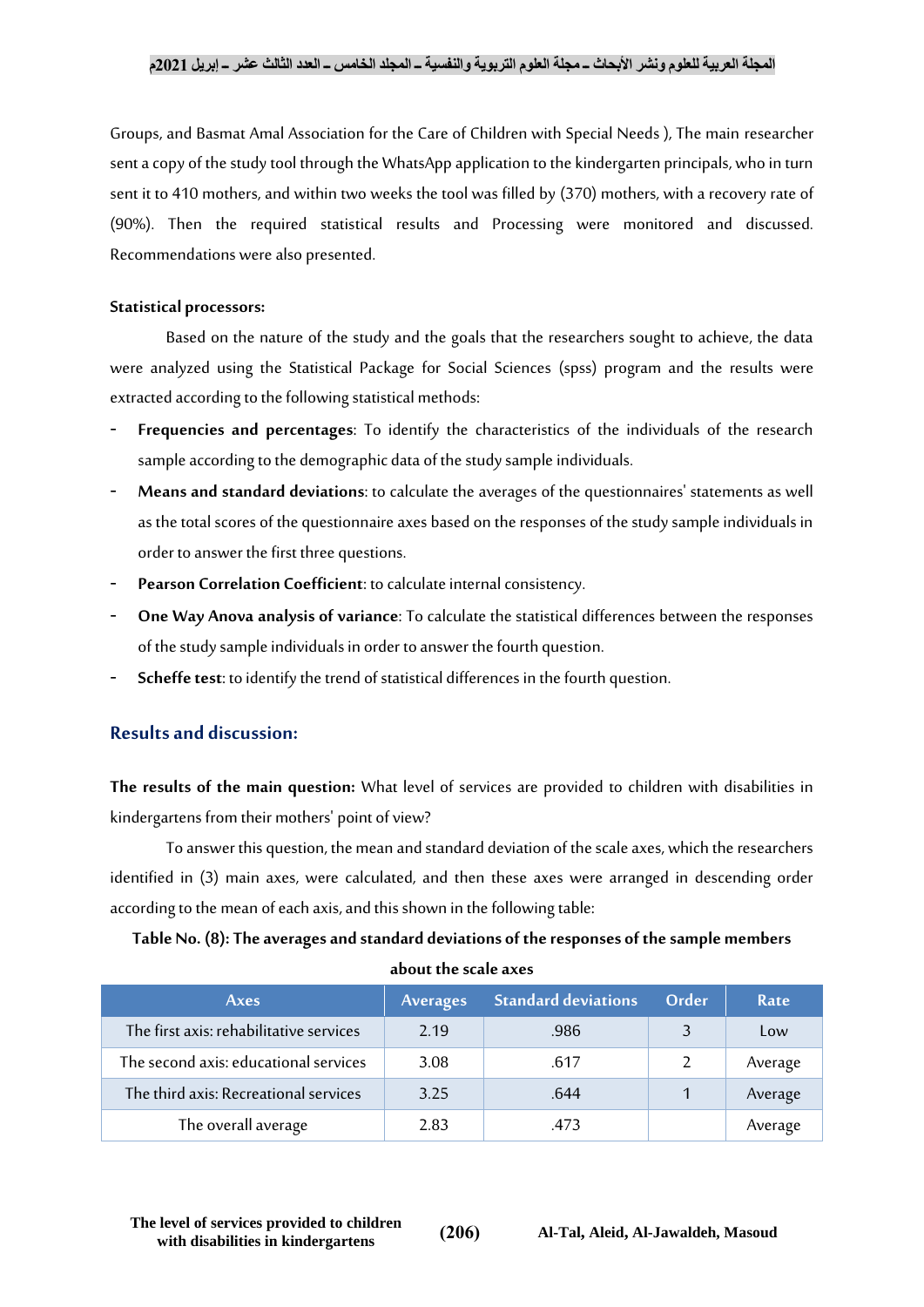Table No. (8) shows that That the general average of the axes of the questionnaire was (medium), with a mean of (2.83), and a standard deviation (.473). In the first order was (the third axis: Recreational services) with an average of (3.25), a standard deviation (.644) and a medium response degree, and in the second order (the second axis: educational services) with an average of (3.08) and a standard deviation (. 617) with a medium degree of response, and in the last order (the first axis: rehabilitative services) with an average of (2.19), a standard deviation (.986) and a weak degree of response.This result can be explained by the lack of (specialized) people working with children with disabilities in kindergarten in Cairo, the lack of knowledge of the principles of special education, in addition to the lack of awareness of the families of children with disabilities and their lack of demand to provide a good level of services to their children.

**Results of the first question:** What is the level of rehabilitative services provided to children with disabilities in kindergartens from the viewpoint of their mothers?

To answer this question, the averages and standard deviation were calculated for the rehabilitation services items, and then arranged in descending order according to the arithmetic mean, and the following table shows that:

| No             | <b>Item</b>                                                                                               | <b>Averages</b> | <b>Standard</b><br>deviations | Order                   | Rate    |
|----------------|-----------------------------------------------------------------------------------------------------------|-----------------|-------------------------------|-------------------------|---------|
| 1              | Kindergarten is concerned with training the child to move<br>properly.                                    | 2.65            | 1.488                         | $\mathbf{1}$            | Average |
| 10             | kindergarten contributes to training students to identify<br>directions.                                  | 2.37            | 1.377                         | $\overline{2}$          | Weak    |
| 9              | Kindergarten develops children's ability to discover the<br>outside world.                                | 2.31            | 1.405                         | 3                       | Weak    |
| 4              | kindergarten trains the child to eat and drink properly.                                                  | 2.28            | 1.428                         | $\overline{\mathbf{4}}$ | Weak    |
| $\overline{2}$ | kindergarten teaches the child to use various aids -<br>headphones - crutches - medical devices).         | 2.21            | 1.337                         | 5                       | weak    |
| 7              | kindergarten contributes to training children in socially<br>acceptable behaviors (hygiene, discipline,). | 2.12            | 1.315                         | 6                       | Weak    |
| 8              | Kindergarten contributes to making children flexible,<br>agile and active.                                | 2.09            | 1.319                         | $\overline{7}$          | Weak    |
| 3              | Kindergarten is concerned with training the child to speak<br>properly.                                   | 1.98            | 1.254                         | 8                       | Weak    |
| 6              | Kindergarten helps the child to communicate with normal<br>children.                                      | 1.95            | 1.212                         | 9                       | Weak    |
| 5              | kindergarten trains the child in simple manual skills<br>tying shoelaces.                                 | 1.90            | 1.213                         | 10                      | Weak    |
|                | Overall average                                                                                           | 2.19            | .986                          |                         | Weak    |

#### **Table No. (9): averages and standard deviations for responses about rehabilitative services**

**The level of services provided to children i**<br>with disabilities in kindergartens  $(207)$  Al-Tal, Aleid, Al-Jawaldeh, Masoud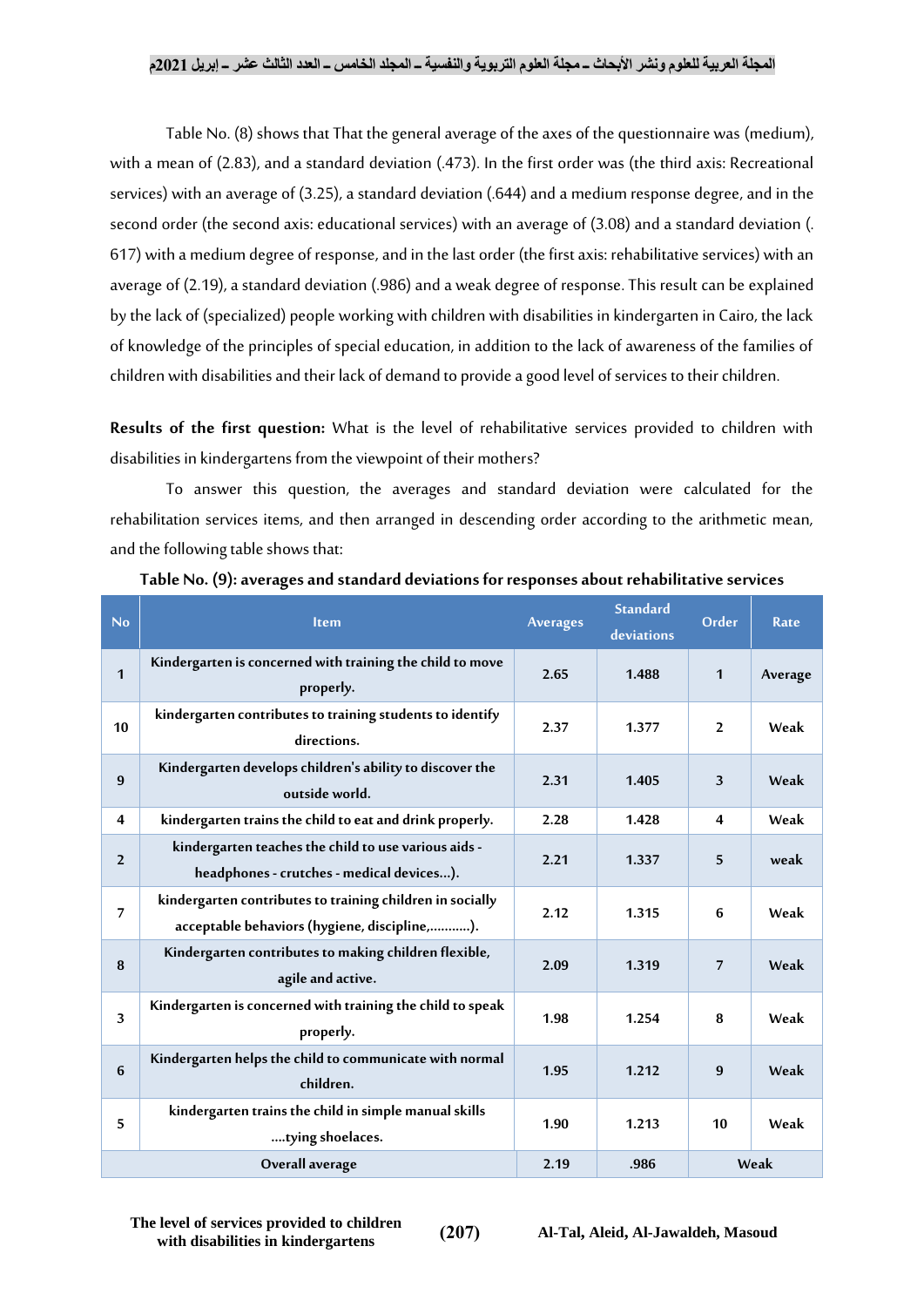Table No. (9) shows that the general average for the first axis: rehabilitative services came with a (weak) response rate, with an average of (2.19) and a standard deviation (.986). The weakness of the rehabilitation services provided due to the lack of information among the working staff can be explained by the fact that not all of them are specialized in the field of special education. This leads to low expectations of children with disabilities, insufficient effort to train them, and failure to provide adequate rehabilitation programs and specific times needed to train these children.

**The results of the second question:** What is the level of educational services provided to children with disabilities in kindergartens from the viewpoint of their mothers?

To answer this question, the mean and standard deviation were calculated for the educational services items, and then arranged in descending order according to the mean for each item, and the following table shows that

| No | <b>Item</b>                                                                                                       | averages | standard<br>deviations | Order          | Rate    |
|----|-------------------------------------------------------------------------------------------------------------------|----------|------------------------|----------------|---------|
| 22 | The kindergarten contributes to introducing the child to<br>the name of the state, its flag, and a history of it. | 3.29     | 1.061                  | 1              | Average |
| 12 | The kindergarten trains the child to do various<br>mathematical operations.                                       | 3.28     | 1.153                  | $\overline{2}$ | Average |
| 13 | Kindergarten is interested in instilling religious principles<br>in children                                      | 3.18     | 1.101                  | 3              | Average |
| 14 | Kindergarten seeks to instill patriotic principles in<br>children.                                                | 3.17     | 1.032                  | 4              | Average |
| 15 | Kindergarten trains the child to pronounce letters<br>correctly.                                                  | 3.11     | 1.039                  | 5              | Average |
| 16 | The kindergarten helps train the child to pronounce words<br>and phrases in formal Arabic.                        | 3.08     | 1.023                  | 6              | Average |
| 18 | The kindergarten contributes to memorize some religious<br>texts by children.                                     | 3.00     | 1.050                  | 7              | Average |
| 19 | Training the child to solve problems.                                                                             | 2.99     | 1.062                  | 8              | Average |
| 17 | Kindergarten trains children to memorize songs.                                                                   | 2.98     | .940                   | 9              | Average |
| 20 | The kindergarten helps introduce the child to the names<br>of animals.                                            | 2.92     | .945                   | 10             | Average |
| 21 | Kindergarten introduces the child to the names of plants.                                                         | 2.87     | 1.086                  | 11             | Average |
|    | Overall average                                                                                                   | 3.08     | .617                   | 3.08           | Average |

**Table No. (10) the means and standard deviations of responses about educational services:**

It can be seen from Table No. (10): that the general average for the second axis: educational services came with a medium response degree, with an average of (3.08) and a standard deviation (.617). This result can be explained, because the kindergarten uses the general curricula designed for this stage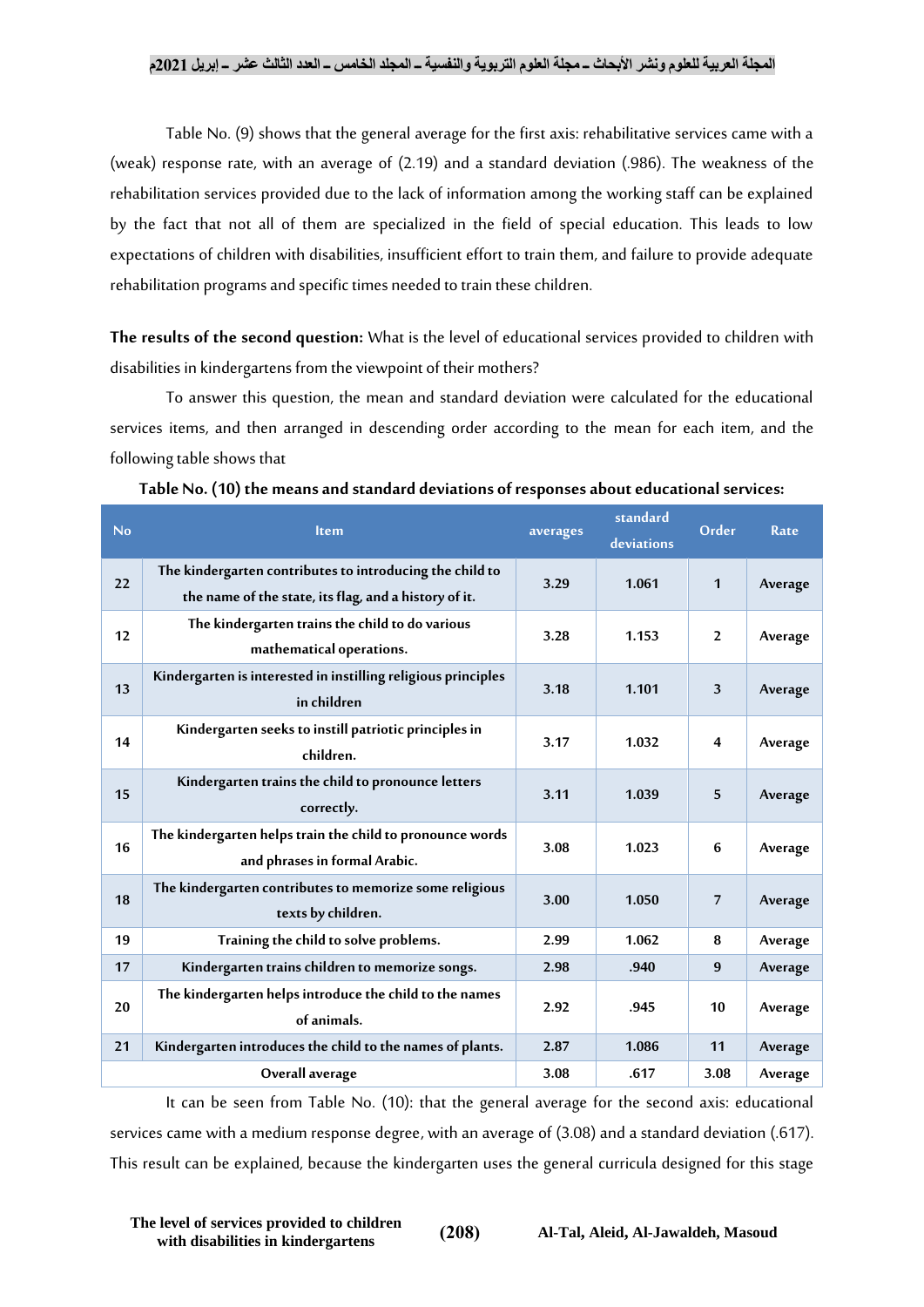for ordinary children, which are based on basic educational skills such as reading and writing, and If there were specialists in the kindergarten who had accurate scientific information about disabilities, they would have made a greater effort to adapt educational services to suit the capabilities of children with disabilities, and the level of these services provided to these children would have improved.

**The results of the third question:** What is the level of recreational services provided to children with disabilities in kindergartens from the point of view of their mothers?

To answer this question, the mean and standard deviation of recreational services items were calculated, and then arranged in descending order according to the arithmetic mean for each item, and that is shown in the following table:

| <b>NO</b>               | <b>Item</b>                                                                                           | averages | standard<br>deviations | Order          | Rate    |
|-------------------------|-------------------------------------------------------------------------------------------------------|----------|------------------------|----------------|---------|
| $\overline{2}$          | The kindergarten organizes journeys for children.                                                     | 3.66     | 1.190                  | 1              | High    |
| 1                       | The kindergarten provides the child with different games<br>(dolls - dolls - balls).                  | 3.65     | 1.135                  | 2              | High    |
| 8                       | The kindergarten is interested in training the child to play<br>with blocks (cubes).                  | 3.50     | 1.085                  | 3              | High    |
| 9                       | Kindergarten provides children with storyboards.                                                      | 3.28     | 1.186                  | 4              | Average |
| 3                       | The kindergarten is interested in developing children's<br>team play skills.                          | 3.26     | .998                   | 5              | Average |
| 5                       | The kindergarten makes entertainment games suitable<br>for students.                                  | 3.25     | .990                   | 6              | Average |
| $\overline{\mathbf{4}}$ | The kindergarten displays animation films.                                                            | 3.24     | .956                   | $\overline{7}$ | Average |
| 6                       | The kindergarten teaches the child to draw.                                                           | 3.05     | 1.016                  | 8              | Average |
| $\overline{7}$          | The kindergarten provides singing activities and using<br>some simple instruments (tambourine, tabla) | 2.35     | 1.286                  | 9              | Weak    |
|                         | Overall average                                                                                       | 3.25     | .644                   | Average        |         |

**Table No. (11): The arithmetic means and standard deviations for responses about recreational** 

**services**

Table No. (11) shows: The general average for recreational services came with a medium degree, with a mean of (3.25), and a standard deviation (.644). This result can be explained by the fact that workers with children with disabilities in the kindergarten are not aware of the importance of recreational services for these children and the extent of their reflection on the growth and development of their various abilities, due to the lack of specialized information they have, which can be provided through artistic activities such as drawing, playing, singing, drama, etc, or sports activities.This result can also be explained by the high financial costs that recreational services require.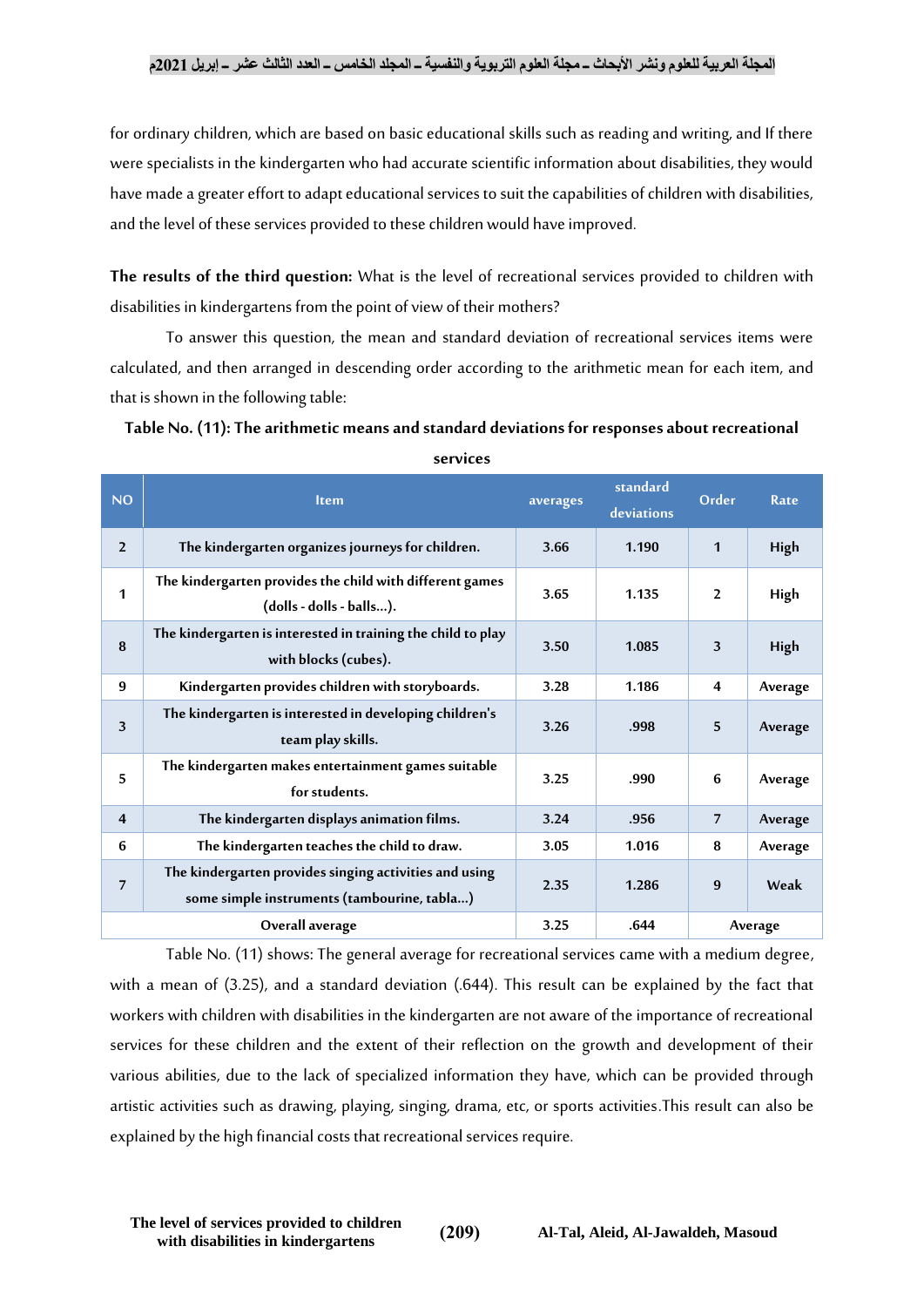**The results of the fourth question:** Are there statistically significant differences in the level of services provided to children with disabilities in kindergartens from the point of view of their mothers due to the study variables (marital status - qualification - age)?

To answer this question, the One Way Anova test and the Scheffe test were used as follows:

A- Statistical differences according to the difference in the marital status variable: The One Way Anova test was used to identify the statistical differences according to the marital status variable, and its results are shown in the following table:

## **Table No. (12) the results of "One Way Anova" for the differences in the study sample answers about the level of services provided to children with disabilities in kindergartens according to the marital status variable**

| <b>Axes</b>            | <b>Source of variation</b> | Sum of<br>squares | Degree of<br>Freedom<br>(DF) | Squares'<br>average | <b>F-value</b> | <b>Statistical</b><br>significance |
|------------------------|----------------------------|-------------------|------------------------------|---------------------|----------------|------------------------------------|
| The first axis:        | Between groups             | 1.743             | $\overline{2}$               | .871                | 0.897          | 0.409                              |
| rehabilitative         | Within groups              | 356.664           | 367                          | .972                |                |                                    |
| services               | Total                      | 358.407           | 369                          | $- -$               |                |                                    |
| The second axis:       | Between groups             | .361              | $\overline{2}$               | .180                | 0.473          | 0.623                              |
| educational            | Within groups              | 139.951           | 367                          | .381                |                |                                    |
| services               | Total                      | 140.312           | 369                          |                     |                |                                    |
| The third axis:        | Between groups             | .096              | $\overline{2}$               | .048                |                |                                    |
| Recreational           | Within groups              | 153.157           | 367                          | .417                | 0.116          | 0.891                              |
| services               | Total                      | 153.254           | 369                          | $- -$               |                |                                    |
|                        | Between groups             | .032              | $\overline{2}$               | .016                |                |                                    |
| The overall<br>average | Within groups              | 82.616            | 367                          | .225                | 0.070          | 0.932                              |
|                        | Total                      | 82.648            | 369                          |                     |                |                                    |

Table No. (12) shows that there are no statistically significant differences at the level of significance (0.05) from the point of view of the study sample members about the level of services provided to children with disabilities in kindergartens according to the marital status variable in all aspects of the questionnaire. This can be explained by the fact that the kindergarten suffers from the lack of educational, rehabilitative and recreational facilities that it can provide for children with disabilities, so the marital status will not make a difference in the way the kindergarten works as a whole.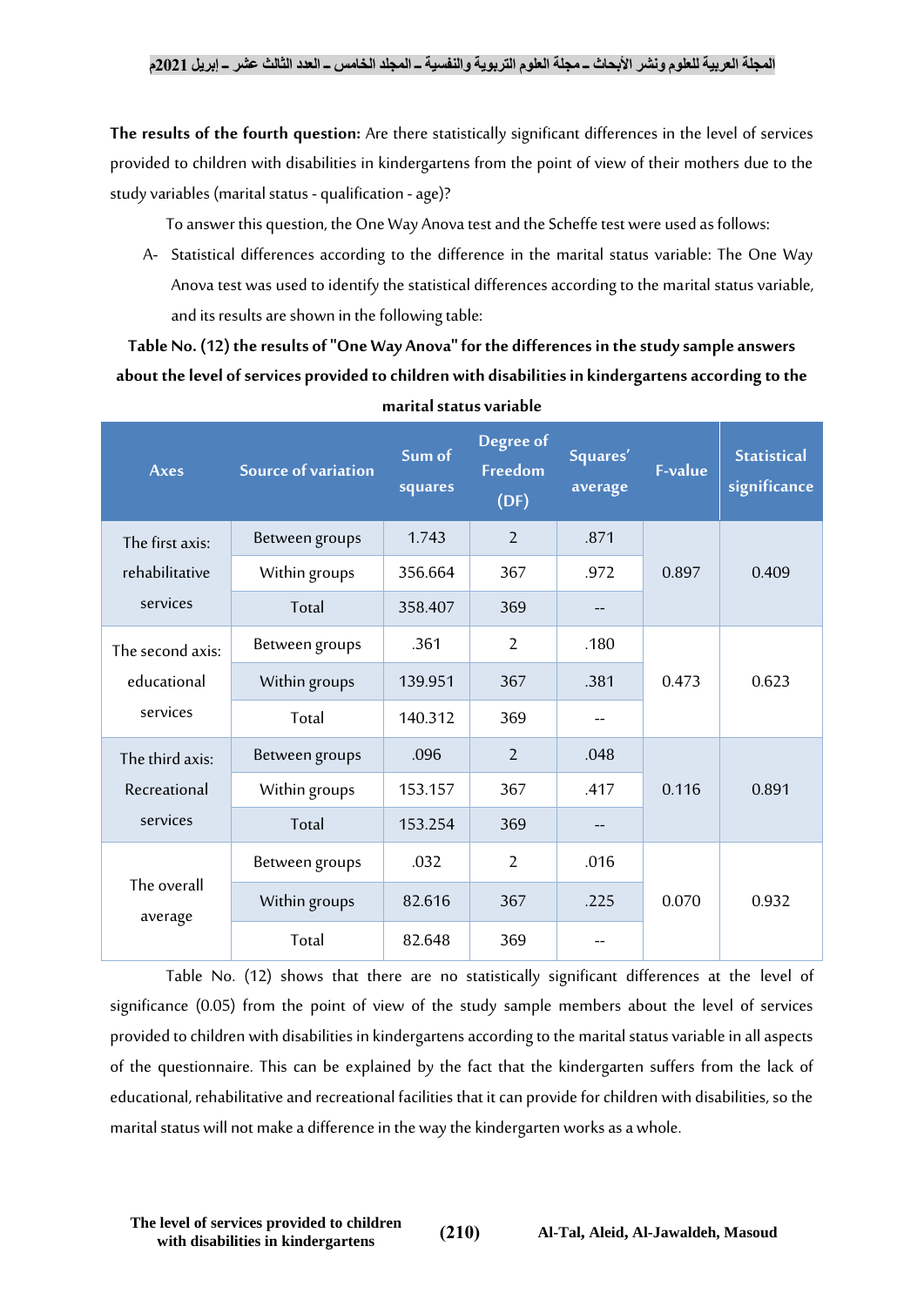B- Statistical differences according to the educational qualification variable: The One Way Anova test was used to identify the statistical differences according to the academic qualification variable, and its results are shown in the following table:

**Table No. (13) the results of "One Way Anova" for the differences in the answers about the level of services provided to children with disabilities in kindergartens according to the educational** 

| <b>Axes</b>             | Source of<br>variation | Sum of<br>squares | Degree of<br>Freedom (DF) | Squares'<br>average | <b>F-value</b> | <b>Statistical</b><br>significance |
|-------------------------|------------------------|-------------------|---------------------------|---------------------|----------------|------------------------------------|
| The first axis:         | Between groups         | 1.116             | $\overline{3}$            | .372                |                |                                    |
| rehabilitative          | Within groups          | 357.291           | 366                       | .976                | .381           | .767                               |
| services                | Total                  | 358.407           | 369                       |                     |                |                                    |
| The second              | Between groups         | 2.589             | $\overline{3}$            | .863                |                |                                    |
| axis:                   | Within groups          | 137.723           | 366                       | .376                | 2.294          | .078                               |
| educational<br>services | Total                  | 140.312           | 369                       |                     |                |                                    |
| The third axis:         | Between groups         | .139              | $\overline{3}$            | .046                |                |                                    |
| Recreational            | Within groups          | 153.115           | 366                       | .418                | .111           | .954                               |
| services                | Total                  | 153.254           | 369                       |                     |                |                                    |
|                         | Between groups         | .138              | $\overline{3}$            | .046                |                |                                    |
| The overall<br>average  | Within groups          | 82.510            | 366                       | .225                | .204           | .893                               |
|                         | Total                  | 82.648            | 369                       |                     |                |                                    |

**qualification variable**

Table No. (13) shows that there are no statistically significant differences at the significance level (0.05) from the point of view of the study sample members about the level of services provided to children with disabilities in kindergartens according to the qualification variable in all aspects of the questionnaire. This result can be explained by the fact that the kindergarten, according to the results of the current study, does not provide a good level of services needed to take care of children with disabilities. Therefore, mothers with all their academic qualifications suffer from the lack of adequate rehabilitation, educational or recreational services for their children.

C- Statistical differences according to the age variable: The One Way Anova test was used to identify the statistical differences according to the age variable, and its results are shown in the following table: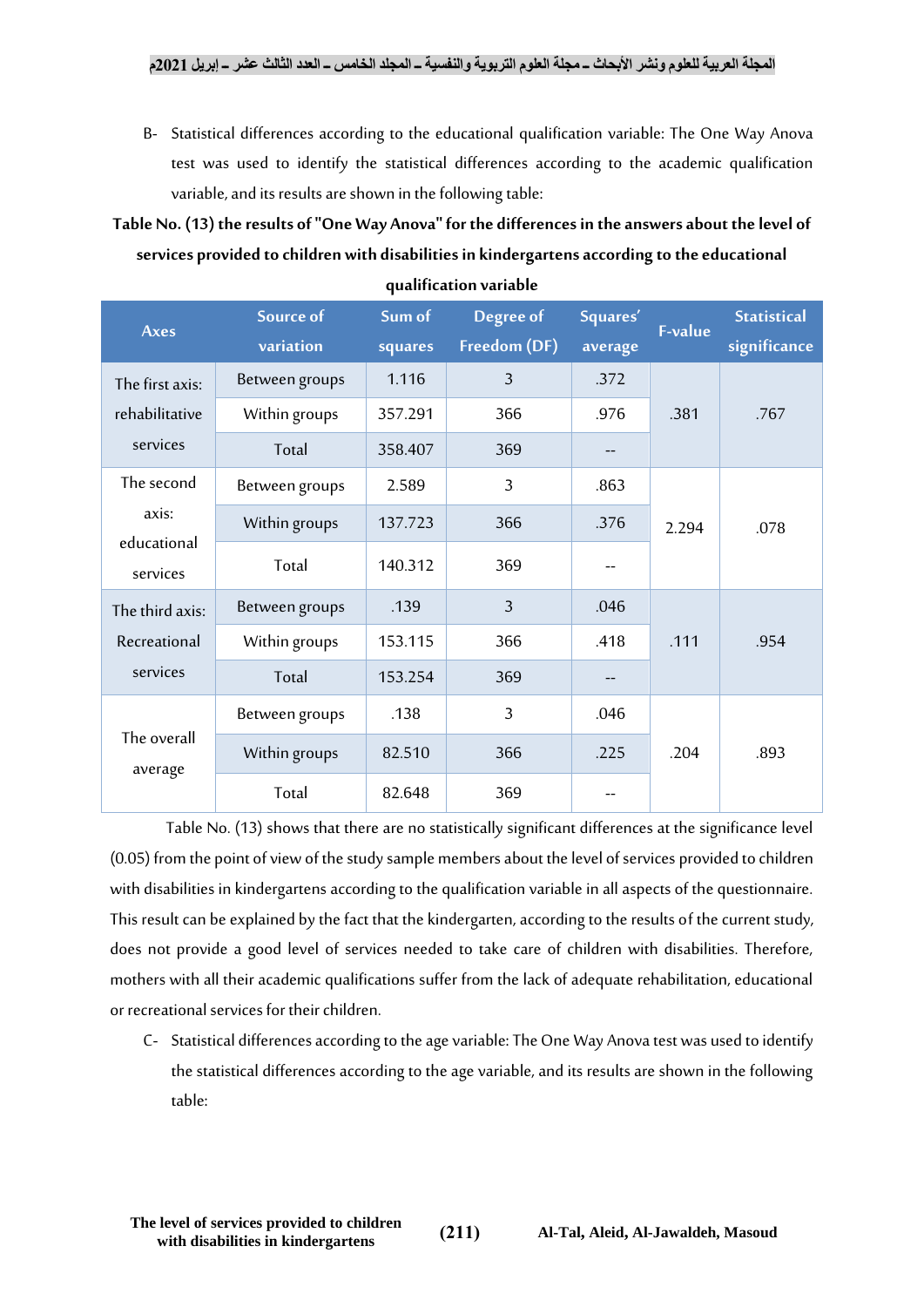**Table No. (14) the results of "One Way Anova" for the differences in the study sample answers about the level of services provided to children with disabilities in kindergartens according to the age variable:**

| <b>Axes</b>              | <b>Source of variation</b> | Sum of<br>squares | Degree of<br>Freedom (DF) | Squares'<br>average | <b>F-value</b> | <b>Statistical</b><br>significance |
|--------------------------|----------------------------|-------------------|---------------------------|---------------------|----------------|------------------------------------|
| The first axis:          | Between groups             | 8.258             | $\overline{2}$            | 4.129               |                |                                    |
| rehabilitative           | Within groups              | 350.149           | 367                       | .954                | 4.328          | .014                               |
| services                 | Total                      | 358.407           | 369                       |                     |                |                                    |
| The second               | Between groups             | 2.026             | $\overline{2}$            | 1.013               | 2.688          | .069                               |
| axis:                    | Within groups              | 138.286           | 367                       | .377                |                |                                    |
| educational<br>services  | Total                      | 140.312           | 369                       |                     |                |                                    |
| The third                | Between groups             | .401              | $\overline{2}$            | .201                |                |                                    |
| axis:                    | Within groups              | 152.853           | 367                       | .416                | .481           | .618                               |
| Recreational<br>services | Total                      | 153.254           | 369                       |                     |                |                                    |
|                          | Between groups             | 2.199             | $\overline{2}$            | 1.099               |                |                                    |
| The overall<br>average   | Within groups              | 80.449            | 367                       | .219                | 5.016          | .007                               |
|                          | Total                      | 82.648            | 369                       |                     |                |                                    |

Table No. (14) shows that there are no statistically significant differences at the significance level (0.05) from the point of view of the study sample members about the level of services provided to children with disabilities in kindergartens according to the age variable in (the second axis: educational services, and the third axis: Entertainment services). This can be explained by the fact that the difference in the ages of the sample members was not significant, and all of them are within the age level of mothers who have children in kindergarten, and mothers are also able to observe the level of educational and entertainment services provided to their children.

The existence of statistically significant differences at the significance level (0.05) from the point of view of the study sample about the level of services provided to children with disabilities in kindergartens according to the age variable in (the first axis: rehabilitative services, and the general average).To find out the statistical differences, the Scheffe test was used as follows: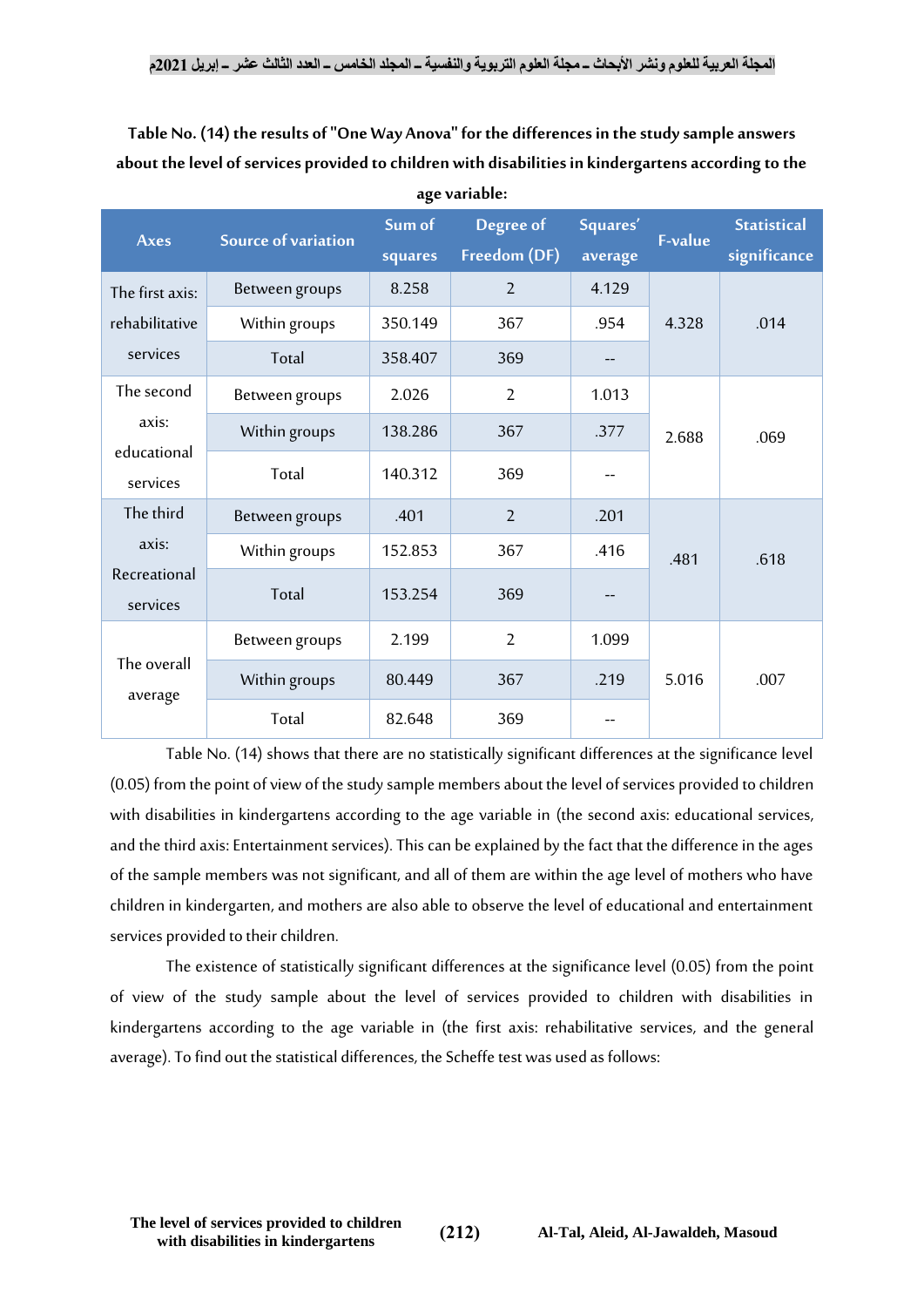|                                            | Age           | No. |         | Age                      |         |        |  |
|--------------------------------------------|---------------|-----|---------|--------------------------|---------|--------|--|
| <b>Axes</b>                                |               |     | Average | Less than                | From 25 | 35 and |  |
|                                            |               |     |         | 25                       | to 35   | more   |  |
|                                            | Less than 25  | 64  | 2.39    | $\ast$                   |         |        |  |
| The first axis:<br>rehabilitative services | From 25 to 35 | 212 | 2.23    |                          |         |        |  |
|                                            | 35 and more   | 94  | 1.95    | $\overline{\phantom{a}}$ |         |        |  |
|                                            | Less than 25  | 64  | 2.96    | $\ast$                   |         |        |  |
| Overall average                            | From 25 to 35 | 212 | 2.84    |                          |         |        |  |
|                                            | 35 and more   | 94  | 2.72    |                          |         |        |  |

**Table No. (15) Scheffe test for age**

Table No. (15) shows that there are statistically significant differences at the level of significance (0.05) from the point of view of the study sample members about the level of services provided to children with disabilities in kindergartens according to the age variable in (the first axis: rehabilitative services, the general average) The statistical differences came in favor of those under the age of 25. This can be explained by the fact that mothers under the age of 25 are affected by the condition of their children in a way that makes them notice the least changes in them, and therefore they notice all the positive or negative changes in aspects of their lives, so the degree of their response to them is higher than others.

#### **Recommendations:**

The most important recommendations are to provide qualified personnel to work with children with disabilities in kindergartens, in addition to providing the necessary financial support to improve the services provided to these children

#### **References**

- ADA. (2020). What is the Definition of Disability Under the ADA?. Retrieved 7 13, 2020, from https://adata.org/faq/what-definition-disability-under-ada.
- Al makaneen, H.-F., & Smadi, J. (2016). Evaluating special education programs in early childhood in Jordan in light of international qualitative indicators. Studies - Educational Sciences,. 43, 817-836.
- Al Massri, M.-S. (2014). The effectiveness of an early intervention program in reducing some symptoms associated with mental disability in pre-school children. (Unpublished PhD thesis). Beni Suef University. Faculty of Education.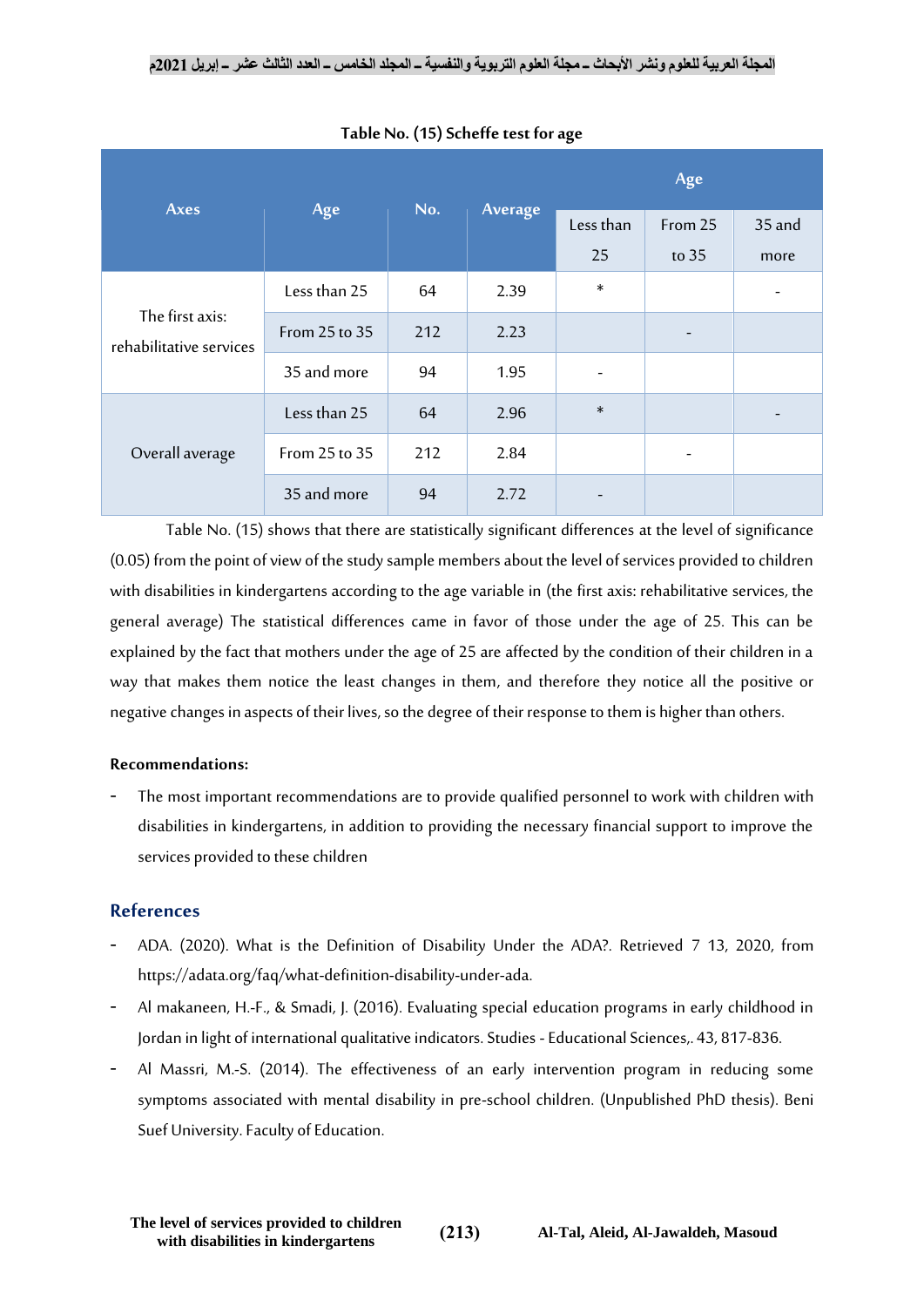- Al-Bustami, G., & Qaryouti, I. (2017). The satisfaction of parents of autistic children with regard to services provided to their children in the United Arab Emirates and its relationship to some factors.. The Educational Journal,, 31 (122), 87-123.
- Al-Bustami, G. J., Fatiha, M. A., & Qaryouti, I. A. (2017). The satisfaction of parents of autistic children with regard to services provided to their children in the United Arab Emirates and its relationship to some factors. The Educa.
- Al-Jawaldeh, F., & al-Qamish,, M. (2016). Physical and Health Disabilities. Amman, Jordan: Dar Al Thaqafa for Publishing and Distribution.
- Al-Jawaldeh, F. (2016). Introduction to Special Education, "Basics of Teaching People with Special Needs. Amman, Jordan.: Dar Al Thaqafa for Publishing and Distribution.
- Al-Jawaldeh, F. a.-Q. (2012). Educational programs and treatment methods for people with special needs. Amman, Jordan: Dar Al Thaqafa for Publishing and Distribution.
- Al-Jazazi, J. A. (2011). Counseling people with special needs and their families. Amman: Dar Al-Hamed for Publishing and Distribution.
- Alkhafaf, I. A. (2011). The comprehensive training file for the unusual child. Amman: Dar alamnahj for publication and distribution.
- Al-Naqeeb, I. A.-A. (2012). Inclusion of people with special needs in kindergarten institutions A Philosophical View.. Journal of Childhood and Education, 4 (11), 339-376.
- Al-Shayji, u. A. (2017). Study the reality of children's service facilities from the point of view of mothers whose children are enrolled in kindergarten in Riyadh.. Al-Balqa Journal for Research and Studies, 20 (2), 85-101.
- Al-Sulaimi, Y. b. (2010). Kindergarten. Education Lette.
- Al-Sulaimi, Y. b. (2010). Kindergarten.. Education Letter,, 28 -2.
- Al-Zureikat, I. A. (2012). Early intervention: forms and procedures. 3rd Edition,:. Amman: Dar Al Masirah for Publishing, Distribution and Printing.
- Arabiyat, A. A. (2011). Counseling people with special needs and their families. Sultanate of Oman: Dar Al-Shorouk for publishing and distribution.
- Bacter, C. (2012). The Social Protection of Children with Disabilities and their Families. A case study of the Bihorcounty. Revista de AsistenţăSocială, (1), 23-31..
- Bawazir, S. A., & Qurban, N. A. (2011). Development of historical and geographical concepts for kindergarten children. Amman: Dar Al Masirah for Publishing, Distribution and Printing.
- Brooks, F. B., & Shaughnessy. (2013). Evaluation of services for children with complex needs: mapping service provision in one NHS Trust. Primary health care research & development, 14 (1), 52-62. . .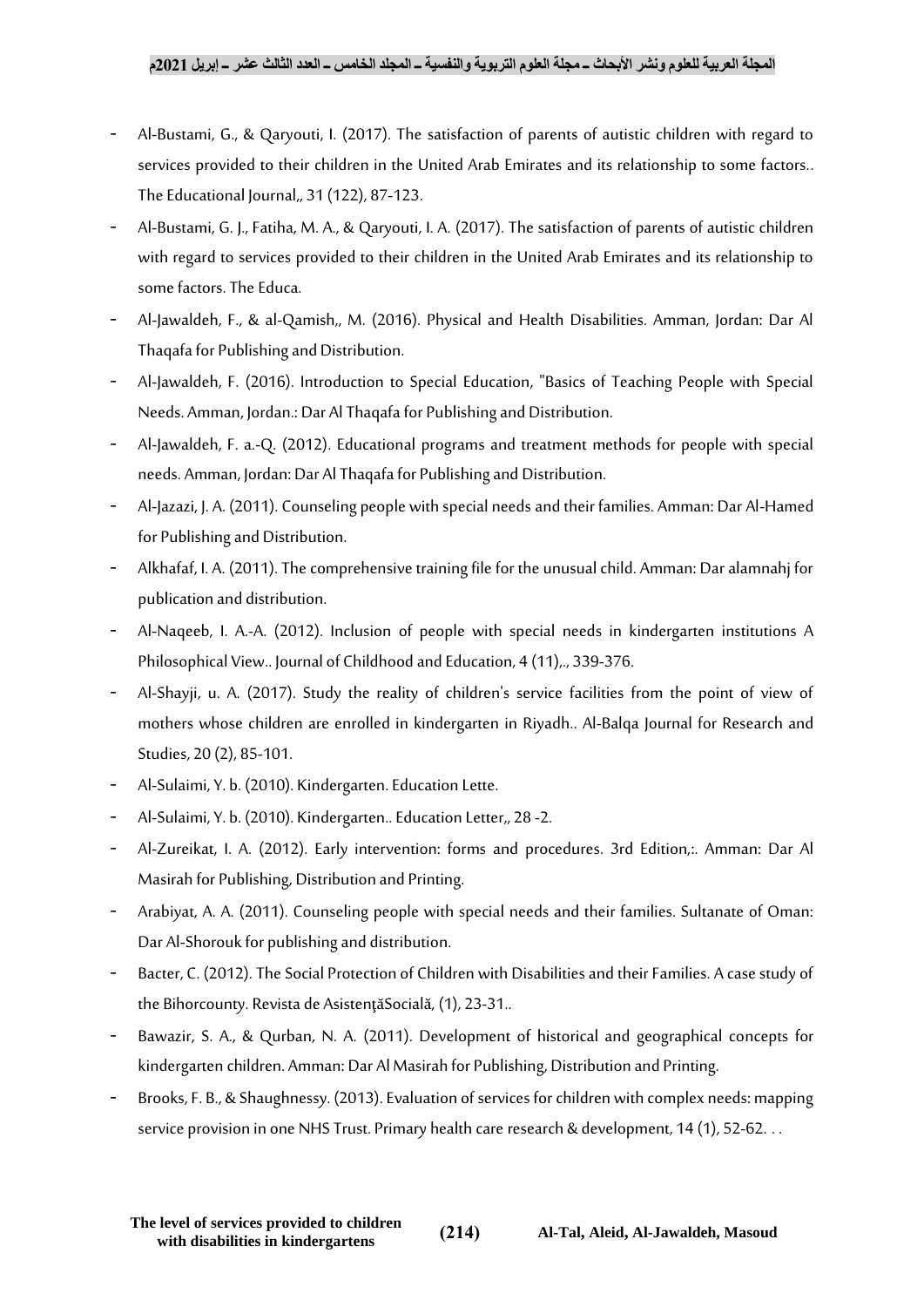- Damayanti, S, & Pankaj, B. (2016). Rehabilitation of children with special needs in India: Role of parents. GJRA-Global Journal for research analysis.
- Efendi, M. . (2018). The Implementation of Inclusive Education in Indonesia for Children with Special Needs: Expectation and Reality. Journal of ICSAR, 2 (2).
- Egilson,, S., & Stefánsdóttir, S. (2014)... Welfare services and disabled children: Perspectives from parents in the municipality of Akureyri. StjórnmálogStjórnsýsla, 10 (2), 589-612..
- Ghobari, T. A., & Abu Shaira, K. M. (2015). Psychology of human development between childhood and adolescence. Amman: Dar Al-Asar Alelmi for Publishing and Distribution, Arab Society Library for Publishing and Distribution.
- Handicap, International. (2011). Access to services for persons with disabilities. France.
- Hariri. (2013). The emergence and management of kindergartens. Amman: Dar Al Masirah for Publishing, Distribution and Printing.
- Hussein, S. (2019). The Islamic education curriculum for kindergarten stage: its characteristics, standards, and reality of its application in Jordanian schools. (Unpublished PhD thesis), Yarmouk University, Jordan.
- Lundqvist, J. M. (2015). Inclusive Education, Support Provisions and Early Childhood Educational Pathways in the Context of Sweden: A Longitudinal Study.,. International journal of special education, 30 (3), 3-16.
- Marzoug. (2012). An educational guide to prepare the kindergarten teacher to train integrated children with special needs to exercise their rights. Jerash for Research and Studies, 14 (Special Issue),, 186-205.
- Marzouq, S. A. (2012). An educational guide to prepare the kindergarten teacher to train integrated children with special needs to exercise their rights. Jerash for Research and Studies.
- Murphy, N., & Carbone, P. (2008). Promoting the participation of children with disabilities in sports, recreation, and physical activities. Pediatrics,.
- National Association of School Psychologists. (2010). Early Childhood Disabilities and Special Education. USA.
- Saed, A., & Shaalan, I. (2014). Evaluating the efficiency of educational and health services in the city of Al-Haidarya(A study in urban geography). Journal of Geographical Research, (19), 315-330.
- salam. (2015). Learning difficulties common in kindergarten. Amman: Dar Amjad for Publishing and Distribution.
- Samarrai, S. (2014). Care for the disabled and family integration: a field study on a sample of children. United States of America: AuthorHouse.